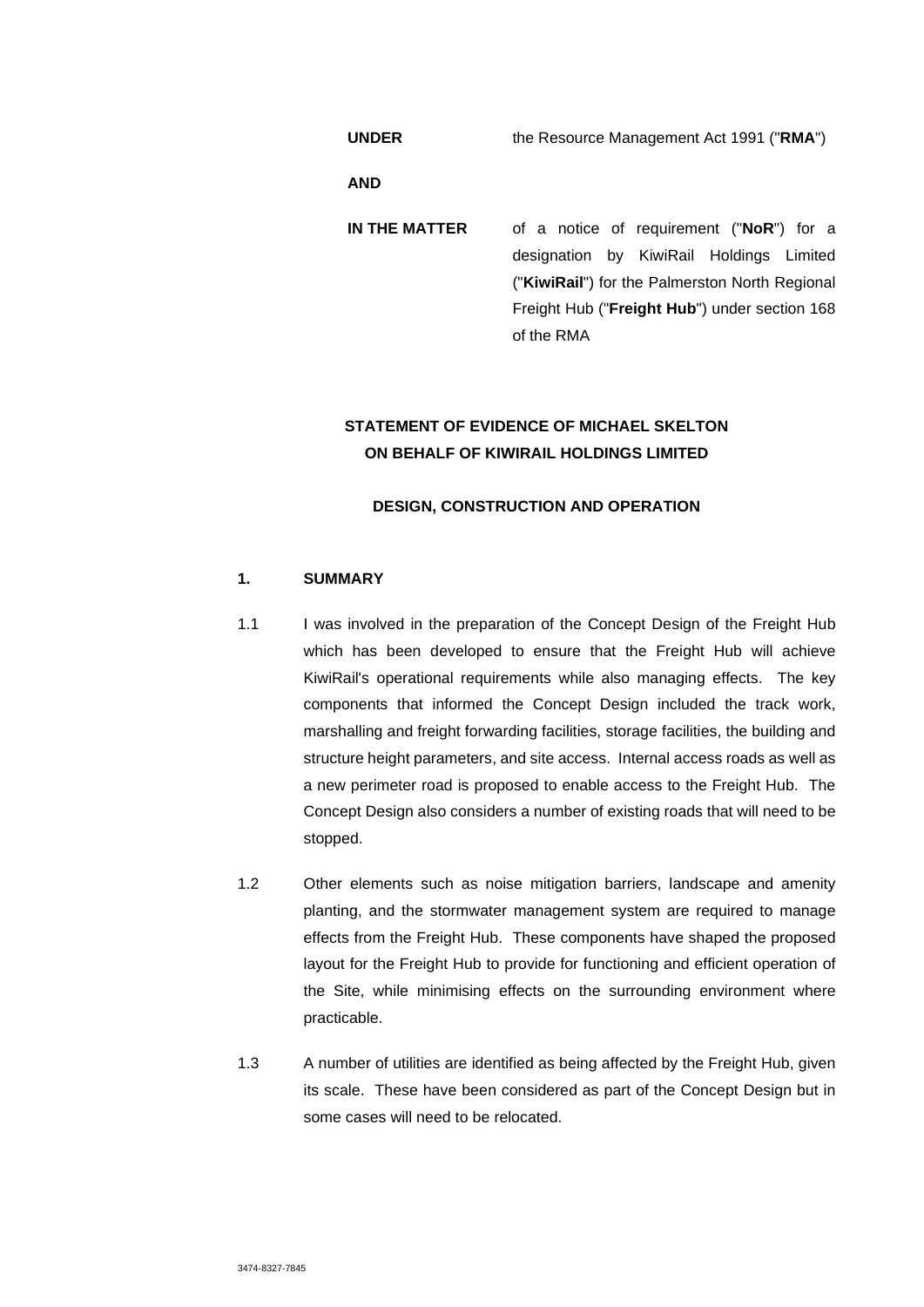- 1.4 In order to understand how KiwiRail's operational requirements will be achieved, a number of complex technical considerations have been considered. The facilities needed to be designed to accommodate up to 1500m trains, with capacity for electrification. The Site layout also had to be future proofed to accommodate demand growth, which means providing space for the Freight Hub to be developed in stages. Other matters, such as site gradients and a level site for the Freight Hub were required to enable efficient train movements. Track layout, geometry and speeds have also been considered, with a number of different types of tracks leading to various onsite facilities, such as the container storage area and locomotive maintenance.
- 1.5 The Freight Hub is expected to start operating in 2030, and is anticipated to be constructed in three stages. From confirmation of the NoR, there would be an approximately 3.5 years lead in period where detailed design will be completed and regional consents will be obtained.
- 1.6 Construction of the Freight Hub is then expected to occur over a 6 year period. Bulk enabling works are expected to occur over three years, with imported material required to level the Site. Once enabling works are complete, the Freight Hub itself is expected to be constructed over three years, after which Stage 1 of its operation will begin in 2030. Stages 2 and 3 will involve expansion of the Freight Hub to accommodate future growth, and are expected to be completed between 2030 and 2050 as demand requires.

### **2. INTRODUCTION**

2.1 My full name is Michael John Skelton. I am a Senior Transportation Engineer at Stantec. I hold the qualifications of BE(Civil) and I am a member of Engineering NZ.

### **Experience**

2.2 I completed my studies in 1980 and graduated in May 1981 from Auckland. I joined NZ Railways Christchurch District Engineers office where I worked until 1990. Toward the later part of my time at NZ Railways I was part of the Repositioning Project Team. This work involved rationalisation of freight facilities and freight handling, relocation of marshalling facilities from Christchurch to a new yard at Middleton, development of the Addington triangle, and a direct connection from the Main North Line to the Main South Line. I also looked at freight handling operations at the Southdown terminal Auckland and facilities in Invercargill.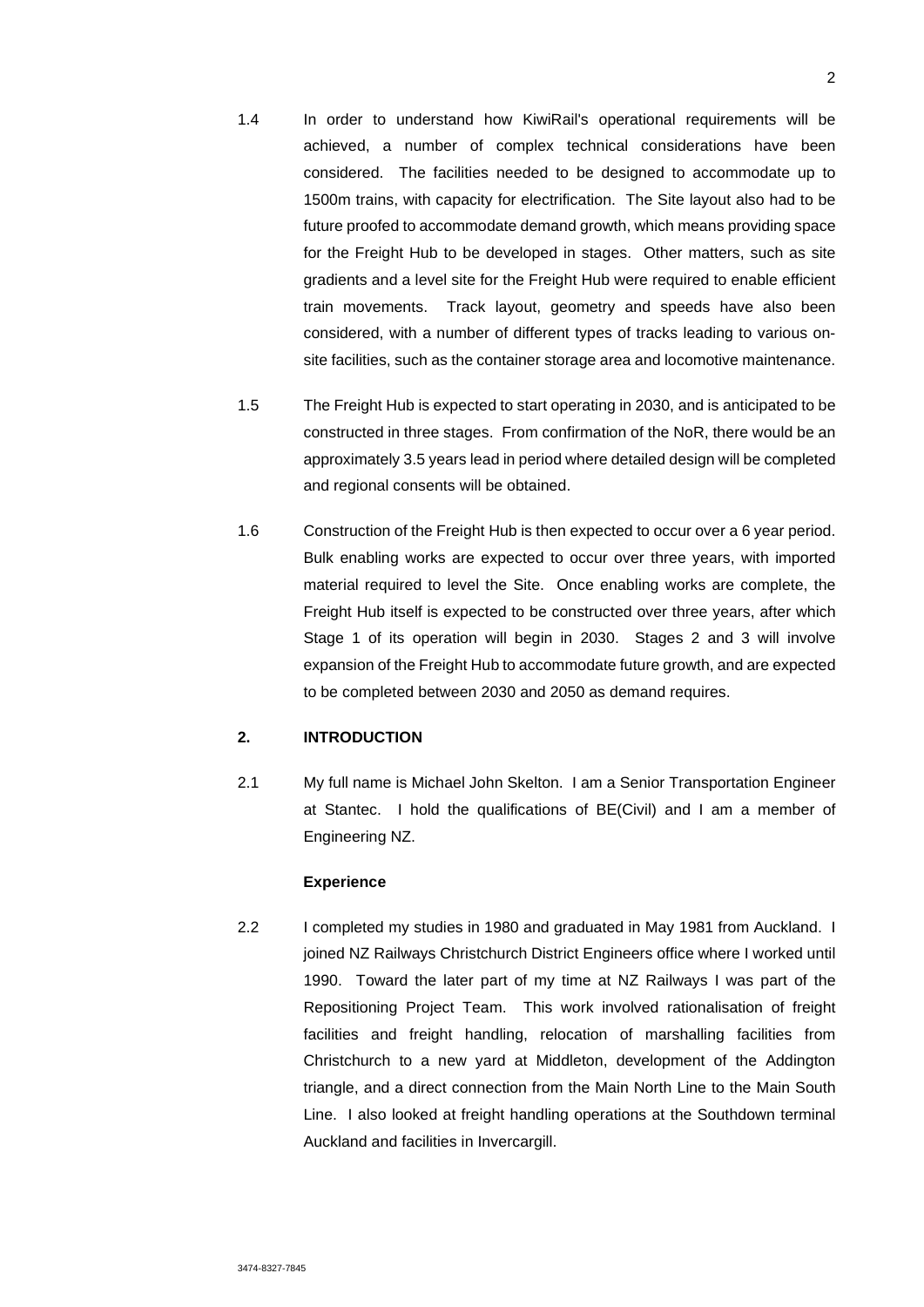- 2.3 From 1990 to 1993 I worked for Rodney District Council having a number of roles as Area Engineer West (one of 3) with management role over the Huapai Council office and responsibility for all Council services in the Helensville, Kumeu, Muriwai, and Riverhead Communities. I also had a management role with responsibility for solid waste management over the Rodney District.
- 2.4 In 1993 I joined a private Engineering Consultancy Company Payne Sewell Ltd (PSL) based in Whanganui. In 2000 PSL became part of MWH and in 2016, merged with Stantec, my current employer. My experience during this time has principally been in roading. This included project investigation and development, design, construction and contract management, and maintenance management of State Highways. More recently, I have been involved in contract management (NZS:3910 contracts), acting as Engineer to the Contract on a wide variety of works in the lower North Island.

#### **Involvement in the Freight Hub**

- 2.5 My first involvement in the Freight Hub was when I was asked to complete engineering degree of difficulty assessments of potential sites in the wider Palmerston North area as part of the multi-criteria analysis assessment process. Once the preferred site was identified I worked with KiwiRail and the Stantec design team to optimise the concept Freight Hub layout on the preferred site and the Designation Extent.
- 2.6 As part of this, I assisted in the preparation of the concept design plan (Appendix B of the NoR) ("**Concept Design**"), and the preparation of Cross Sections and Landscape Plan (Appendix C of the NoR).
- 2.7 I also attended a number KiwiRail Community Engagement events where I explained the construction and operation of the Freight Hub and responded to queries from attendees.
- 2.8 I prepared the Design, Construction and Operation Report ("**DCO Report**") (Technical Report A) that was included with the Assessment of Environmental Effects for the Freight Hub. I also provided input to KiwiRail's section 92 response dated 15 February ("**First Section 92 Response**").
- 2.9 As part of the First Section 92 Response, I also assisted with the preparation of the Updated Concept Plan (Attachment 14), and the Updated Landscape Plan and Graphic Sections (Attachment 10).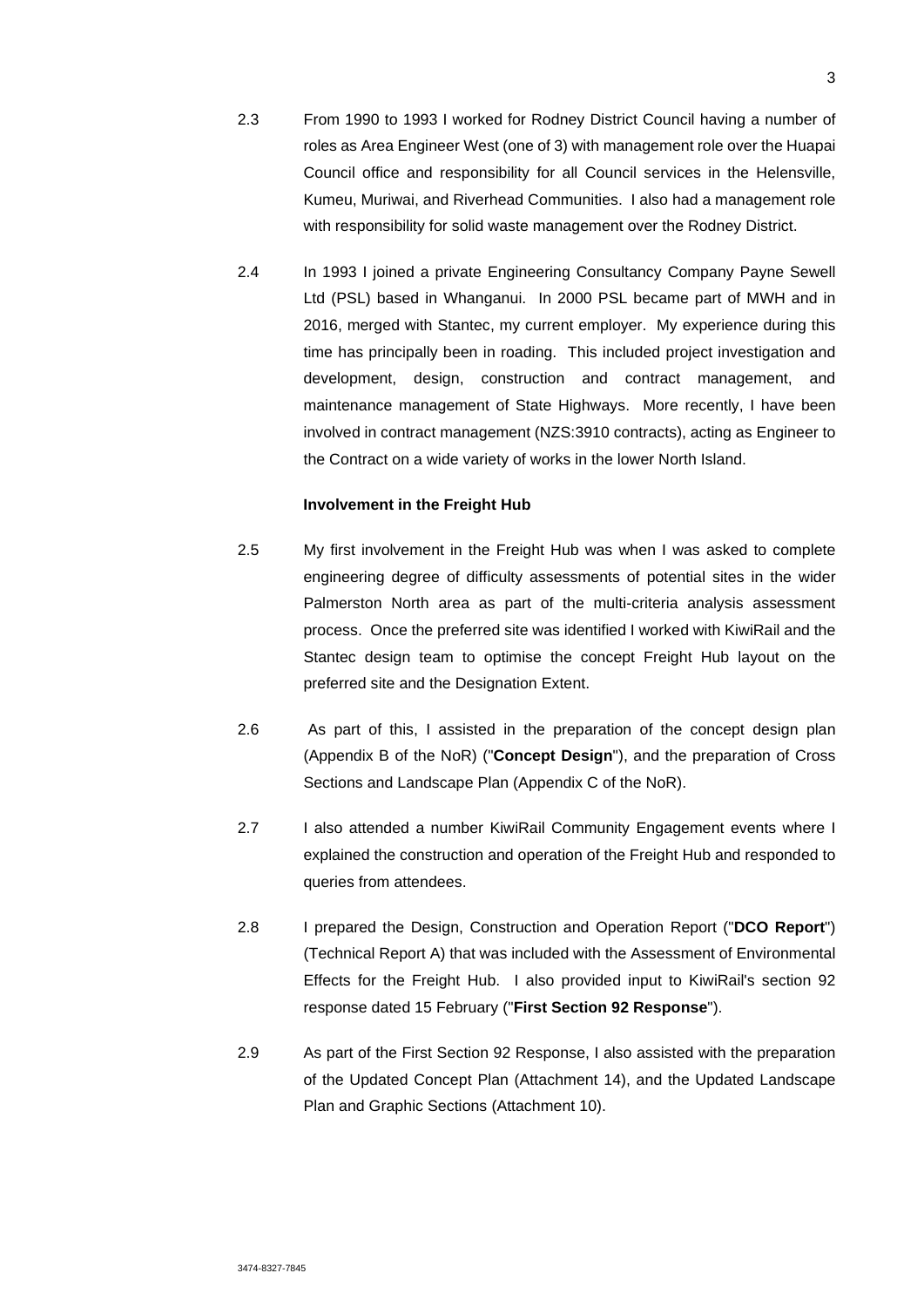### **Code of conduct**

2.10 I confirm that I have read the Code of Conduct for Expert Witnesses contained in the Environment Court Practice Note 2014 and that I agree to comply with it. I confirm that I have considered all the material facts that I am aware of that might alter or detract from the opinions that I express, and that this evidence is within my area of expertise, except where I state that I am relying on the evidence of another person.

## **3. SCOPE OF EVIDENCE**

- 3.1 This statement of evidence will:
	- (a) provide an overview of the concept design work undertaken to demonstrate construction and operation feasibility of the Freight Hub;
	- (b) explain the technical considerations that were considered in developing the Concept Design of the Freight Hub;
	- (c) outline the construction requirements, including the level of earthworks required; and
	- (d) respond to relevant submissions received address relevant matters raised in the Section 42A Report.

## **4. CONCEPT DESIGN FOR THE FREIGHT HUB**

- 4.1 The Concept Design of the Freight Hub is broadly made up of the following components:
	- (a) the key operational elements of the Freight Hub (such as the arrival and departure yard, marshalling yard, container terminal);
	- (b) the roading changes that are required to service the construction and operation of the Freight Hub;
	- (c) the building and structure height parameters; and
	- (d) the safety, security and environmental management components, including landscape and amenity planting.
- 4.2 As this is a Concept Design, some of the features may be subject to change at the detailed design stage. This is common with a project of this scale and type.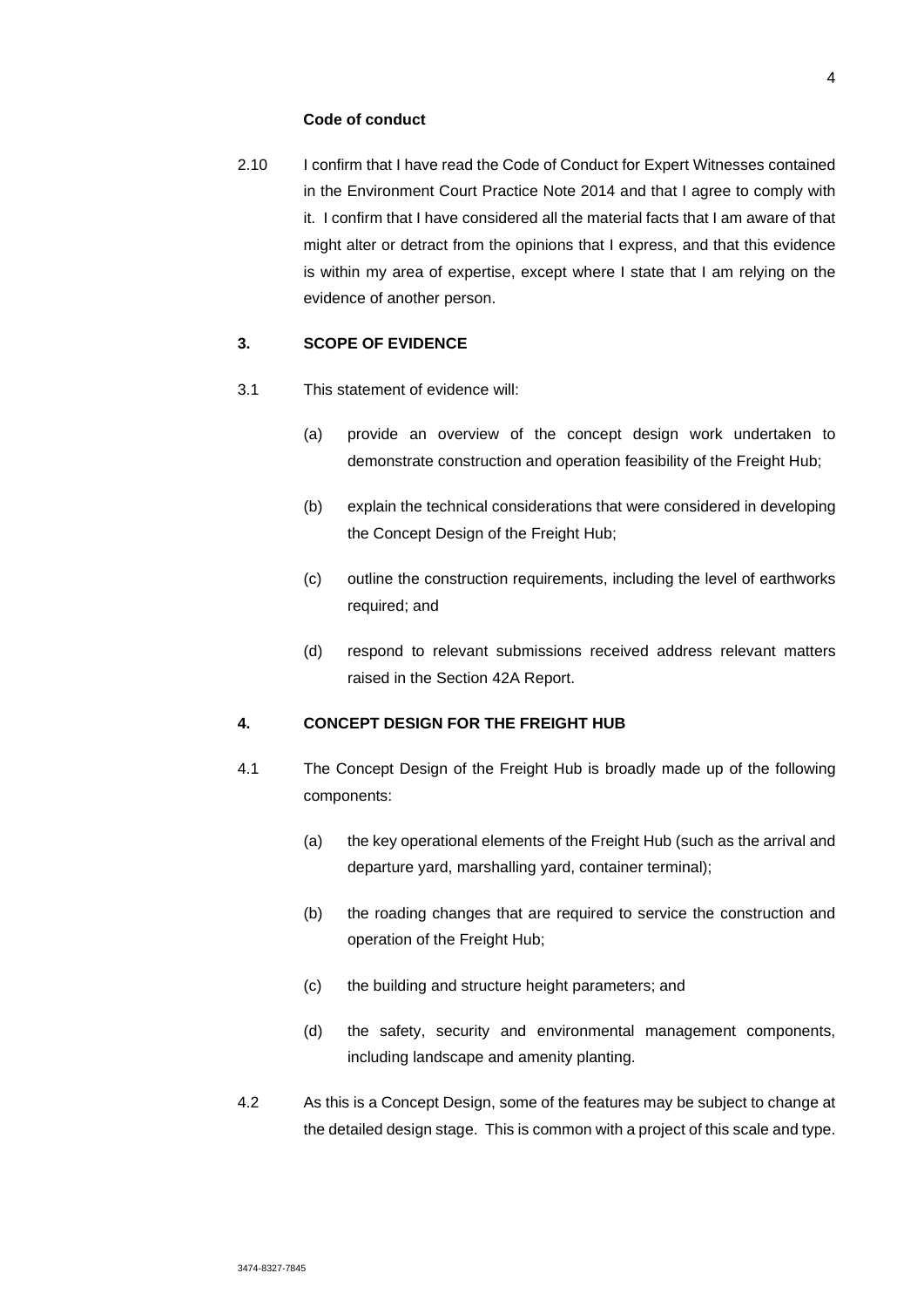#### **Key functions of the Freight Hub**

- 4.3 The Concept Design was prepared considering the factors outlined in the Master Planning Report.<sup>1</sup> In summary there are three key operational functions of the Freight Hub:
	- (a) marshalling of trains;
	- (b) wagon storage, equipment maintenance, network service and yard operations; and
	- (c) areas for container and commodity storage, rail serviced freight forwarding facilities and specialist traffic such as log handling.

### **Marshalling of trains**

- 4.4 Facilities required for marshalling of trains include 8 arrival and departure tracks with provision for 4 to be electrified by full build out (if demand requires additional tracks can be electrified recognising that both diesel and electric locomotives can use electrified tracks). These are the longest tracks within the yard suitable for holding up to 1500m long trains and are sited adjacent to the NIMT.
- 4.5 The marshalling yard will be located alongside the existing Railway Road. It will consist of 12 tracks (including for transiting trains) ranging in length from 900m to 1500m in a split ladder configuration that allows for up to 1500m trains to be built or broken up. For flexibility, the arrival and departure tracks have North and Southbound crossovers off the NIMT approximately 700m from each end. These are connected through to the first marshalling track.
- 4.6 The existing rail embankment will be modified and used to develop the noise barriers on the eastern side of the Freight Hub, with amenity planting.

# **Wagon storage, equipment maintenance, network service and yard operations**

4.7 The new Freight Hub site affords the opportunity to accommodate growth and deliver a modern hub design which will allow for improved speed, connectivity capacity and reduce double handling.

<sup>1</sup> Assessment of Environmental Effects, Appendix D: Masterplan Report, dated April 2020.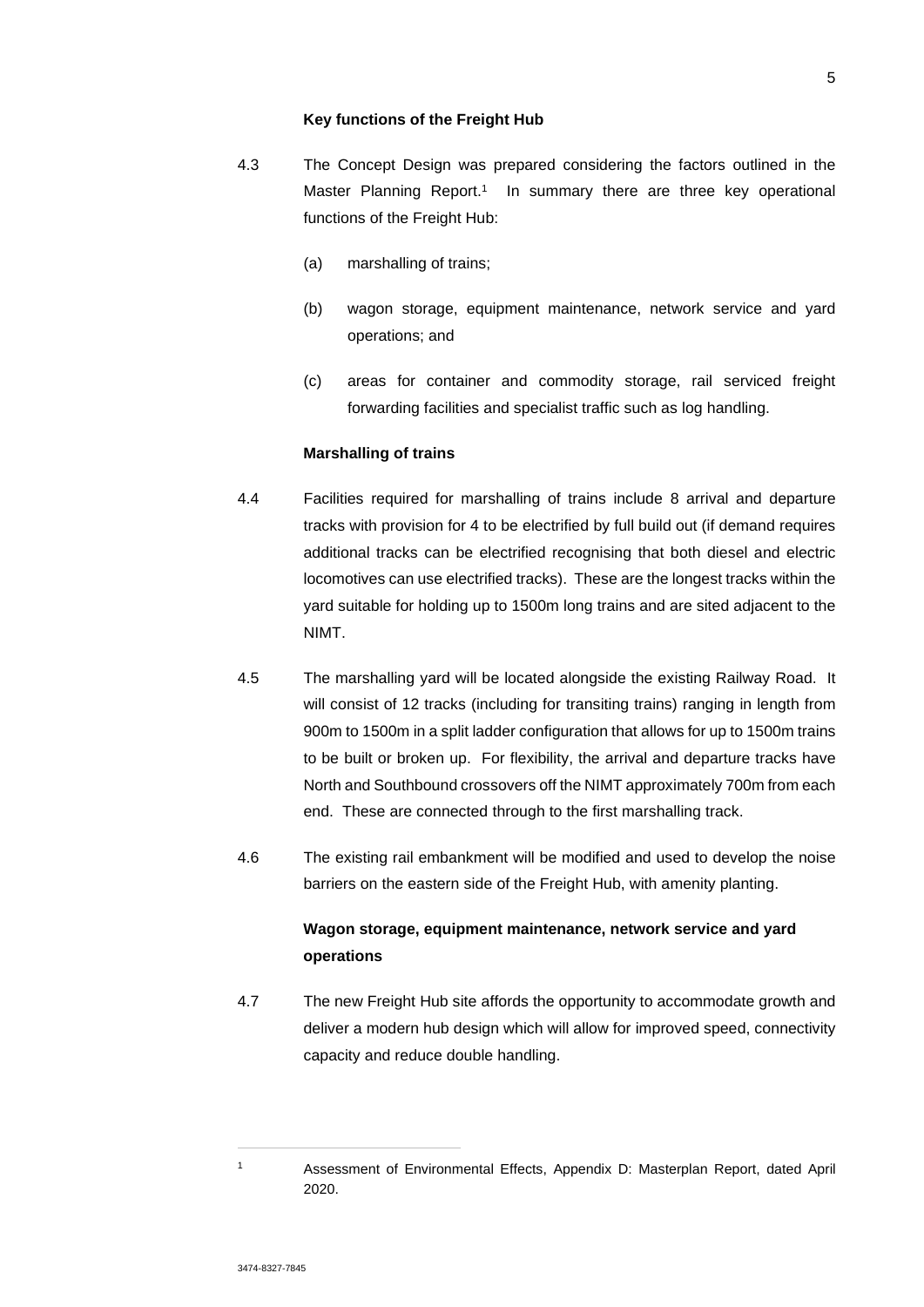- 4.8 The locomotive and wagon maintenance repair facility to be located in a building at the northern end of the Freight Hub (approximately 1700m<sup>2</sup> and up to 16m tall) will contain under floor wheel lathe, 3 wagon maintenance tracks, 7 tracks for engine maintenance (two of which are electrified and 4 for service or track maintenance plant). Supporting this facility are external tracks for repair to curtain side wagons and container repair.
- 4.9 Adjacent facilities include network services buildings including workshops (approximately 4,000m<sup>2</sup> ) heavy plant storage, material storage areas (approximately 6,000m<sup>2</sup> ) and ballast storage track for 8 wagons. Located between the container yard and maintenance depot is a main administration and terminal operation building. Ancillary facilities such as the train control and rail operation centre, are provided at the end of the marshalling yard.

### **Container and commodity storage**

- 4.10 To the west of the marshalling yard is the container yard. The container yard is serviced by 3 tracks allowing simultaneous loading / unloading of containers either to storage or direct to road. The storage capacity of 200, 40foot containers includes refrigeration and controlled Hazard Analysis and Critical Control Point ("**HACCP**") plug in capability.<sup>2</sup> For efficient storage of refrigerated containers "reefer towers" are expected to provide for three high stacking at two areas, with capacities of 120 and 60 TEU units respectively. It will provide for up to 12m high stacks of 3 container units over 880m.
- 4.11 The tracks within the container yard are located so they can accept direct arrival and departures of short (900m) unit trains. Longer trains will be broken up on arrival before container traffic is taken to the container yard.

### **Freight Forwarding facilities**

4.12 The Concept Design has four co-joined rail-served facilities for major freight forwarders with each individual section having a built floor space and storage totalling some 22,000m<sup>2</sup>. A further six covered areas will provide for smaller freight forwarding operations, each being rail served and having an area of 11,600m<sup>2</sup> . These facilities are proposed to be set back from the new perimeter road and from Roberts Line by at least 40m with a maximum height of 14m, stepping up from a road edge height of 11m.

<sup>&</sup>lt;sup>2</sup> HACCP is an internationally recognized system of identifying and managing food safety related risk. In transportation this revolves around safe handling, avoidance of contamination, and maintaining the food at the requisite temperatures.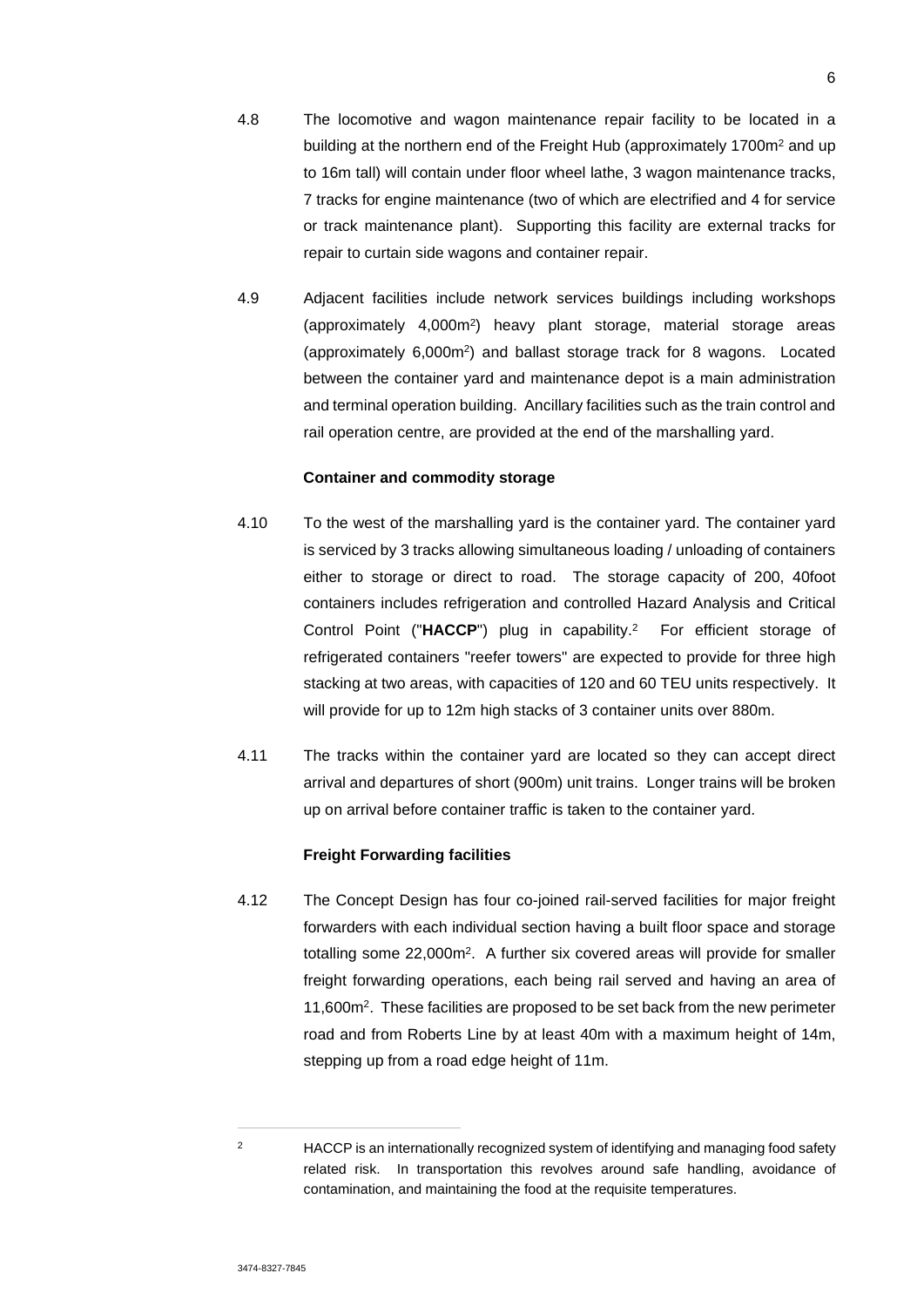#### **Log handling yard**

4.13 Specialised rail serviced facilities for log traffic will be provided. These facilities include two 450m long log loading tracks, with a similar length log wagon storage track.

## **Storage tanks**

4.14 Four storage tanks for bulk liquids (such as for example diesel fuel for locomotives) are also provided for in the Concept Design, with each having a maximum capacity of approximately 1570m<sup>3</sup>. These will be contained within a bunded area to manage spills or leakages.

## **Other facilities**

- 4.15 Other facilities within the Freight Hub required for operation include:
	- (a) a turning triangle to turn engines and wagons;
	- (b) a number of "run around" tracks to permit engine (and wagon) movements through and to various sections of the Freight Hub;
	- (c) two "bad order" tracks (to hold wagons identified during shunting that require minor repairs);
	- (d) four wagon storage tracks at either end of the marshalling tracks each approximately 565m long;
	- (e) locomotive setoff track at either end of the arrival and departure tracks (to allow engine to hold after disconnecting or before connecting to a train);
	- (f) four storage tracks to hold engines and wagons pre and post service in the locomotive and wagon depot;
	- (g) loading tracks for network services;<sup>3</sup>
	- (h) adjacent to material storage areas at the northern end of the Site;
	- (i) a short loop track with engine service fuelling, sanding and oiling facilities at the Northern end of the Site; and

<sup>&</sup>lt;sup>3</sup> Network services refers to maintenance teams this includes: Track, Structures Signals and Electrification.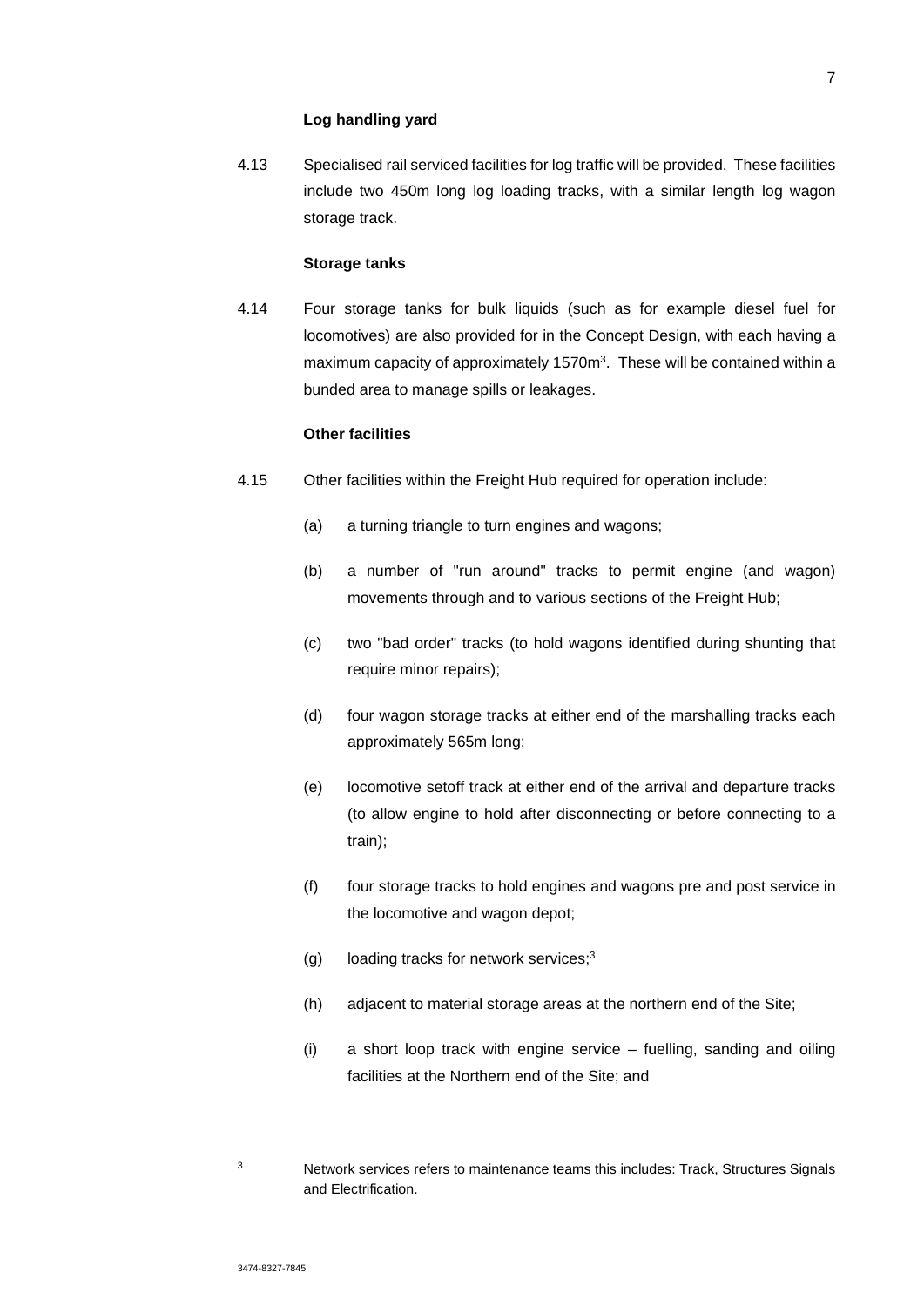(j) a weigh in motion bridge ("**WIM**") with wagon identification at the south end of the Hub to weigh south and east bound trains. Note there is an existing facility that near Bunnythorpe that weighs North (and West) arrivals and departures; and a short loop track with engine service – fuelling, sanding and oiling facilities.

#### **Roading changes to enable construction and operation**

- 4.16 The Freight Hub has three planned connections to the external roading network. One of the key components of the Master Plan was a zero-harm philosophy for safety and environmental requirements. As part of achieving this, KiwiRail sought to minimise the number of level crossings (road vehicle / train conflict points) within the Freight Hub. This influenced the layout and location of entry / exit points, with three proposed road entrances:
	- (a) Entry 1 is the southern and main access to the Container Yard and the freight forwarding facilities. This access joins the external roading network at the proposed new roundabout on the Roberts line-Richardson Line intersection.
	- (b) Entry 2 is the western access located on the western side of the Freight Hub and north of the freight forwarding facilities. Access will be via the new perimeter road. Entry 2 provides access to the tank farm area, container yard, freight forwarders and the terminal and administration and operations building areas.
	- (c) Entry 3 is the northern access off the new perimeter road. Located at the northern end of the Freight Hub Entry 3 provides access to the log yard, storage areas, engine and wagon maintenance building, network services workshops and the administration and operations building. This entry point also provides access to the locomotive sand and fuelling facility in the north eastern corner of the Site.
- 4.17 Detailed planning will determine how the internal roading network will operate. For example, if a one-way network will be used for commercial vehicles using the Site. For safety reasons, general public entry to the Site is expected to be restricted.
- 4.18 The Site overlays a number of local roads that will be partially stopped to enable the Site to be developed. The affected roads are: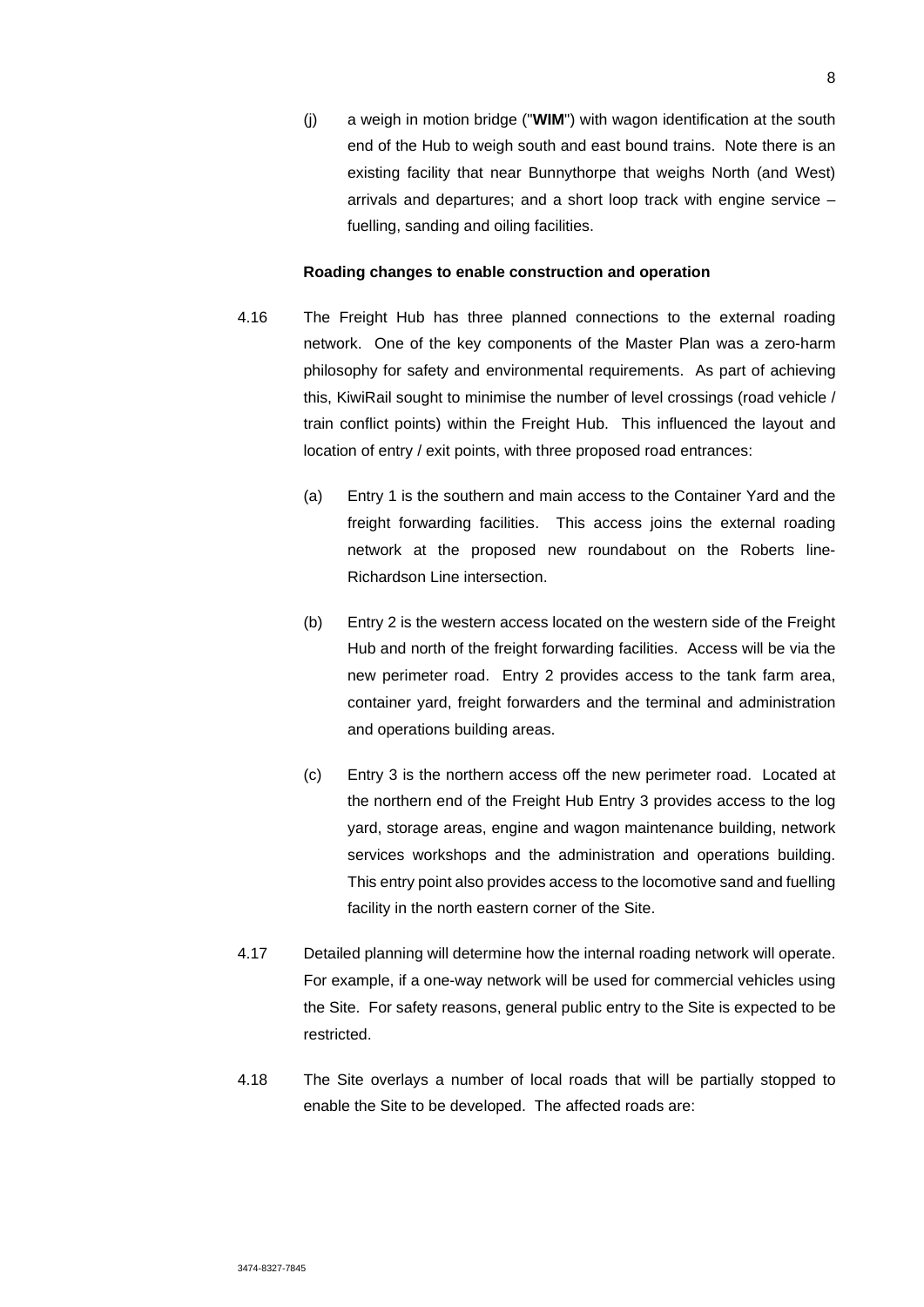- (a) Railway Road A section of Railway Road will be stopped from north of the intersection with Roberts Line to Maple Street, Bunnythorpe. The length of the stopped section is 3km;
- (b) Richardsons Line Richardsons Line will be stopped from Roberts Line to Railway Road (approximately 425m). The intersection with Roberts Line will be reconfigured from a crossroad to a roundabout with the fourth leg (closed section of Richardsons Line) becoming the main southern entrance road to the Freight Hub;
- (c) Clevely Line Clevely Line will be stopped approximately 400m north east of Robert Line and then again on the Eastern side of the NIMT at Sangsters Rd. The stopped section will be approximately 1160m long; and
- (d) Te Ngaio Road The connection between Kairanga Bunnythorpe Road and Railway Road along Te Ngaio Road will be stopped from between approximately 180m on the eastern side of the Maple Street intersection through to 730m towards Railway Road.

### **Other closures**

- 4.19 In addition to the closure of local roads, two public level crossings at Clevely Line and Roberts Line will be closed. Although on the margins of the Site, additional tracks (increased safety risk) and changes in ground level mean that level crossing cannot be retained at these locations.
- 4.20 A private level crossing located on the unformed section of Richardson Line will also be closed. A new access road will be constructed along the Sangsters paper road exiting to Roberts Line East.

## **Building and structure height parameters**

- 4.21 As set out in Ms Bell's evidence, approximately 50% of the Site is located in the NEIZ and is subject to the restrictions on height imposed to protect flights accessing the Palmerston North Airport.<sup>4</sup>
- 4.22 The relevant control for buildings (and structure heights) in the NEIZ specifies height shall be the lesser of the airport protection surface or 9m.<sup>5</sup> The airport protection surface over the Site is 90m above mean sea level ("**AMSL**"). The proposed level of the Freight Hub is 50m with all buildings and most fixed

<sup>4</sup> PNCC District Plan Section 13: Airport Zone.

<sup>5</sup> Rule R12A.4.1 performance standards part (a) maximum heights.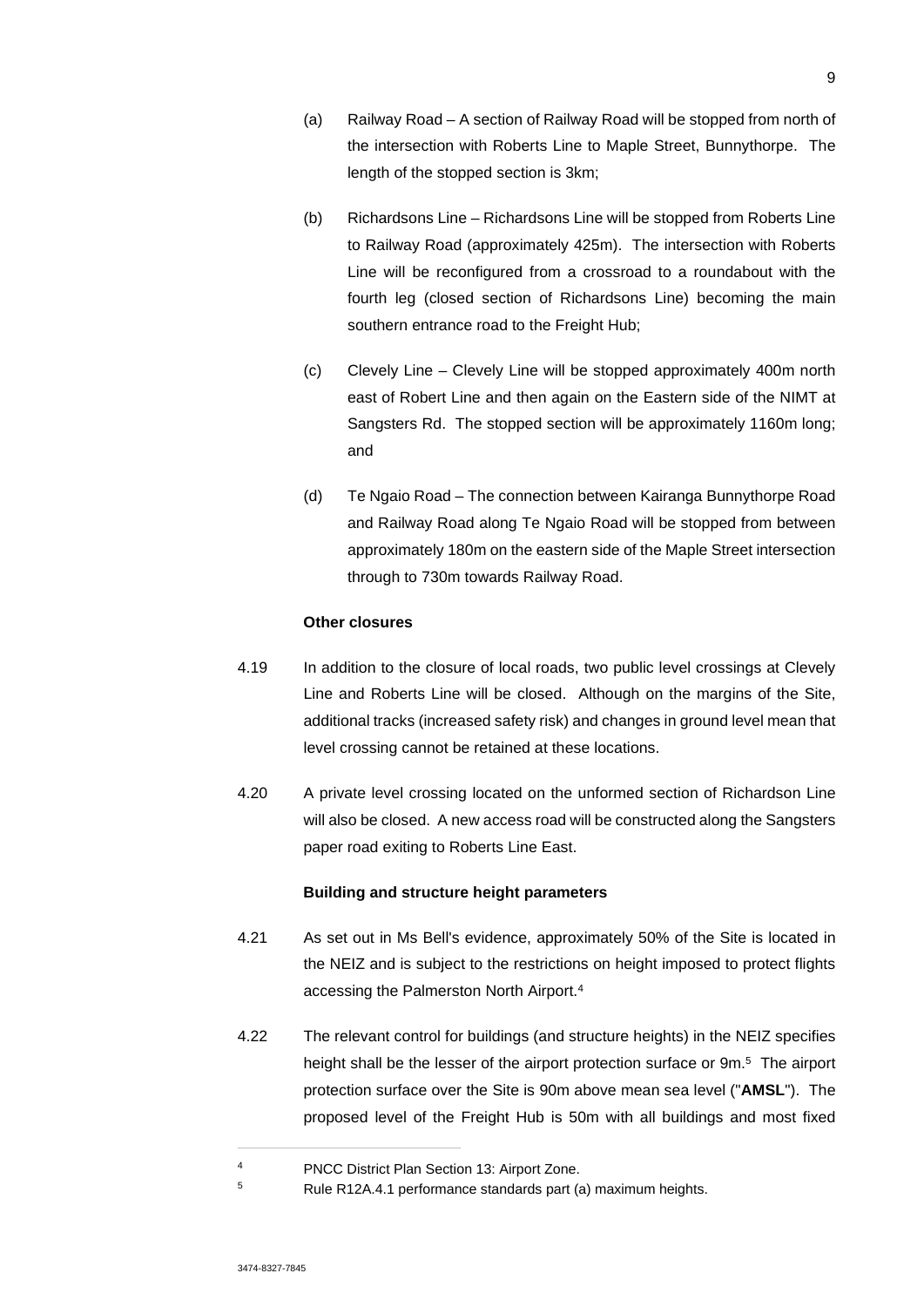structures not exceeding the 9m height restriction (being 59m AMSL). The Freight Hub will also include light structures which, will be approximately 20m in height and tilted to reduce visibility from the air.

4.23 Specific building materials can be chosen to reduce heavy metal contamination of stormwater systems. The details around the type of "neutral" building material are to be addressed as part of the detailed design of the buildings. The purpose of this is to minimise contaminants downstream in addition to the other measures proposed as part of the stormwater management system for the Freight Hub. Further detail on the stormwater management system of the Freight Hub is outlined in the evidence of Mr Leahy.

### **Safety, Security and Environmental management components**

- 4.24 Designated safe working zones will be identified in all yards and areas where both moving equipment and staff will be managed appropriately.
- 4.25 Perimeter site security will be a mix of a 2m high security fencing (integrated with noise walls where possible) and vertical noise walls with securitycontrolled gates at the three site access points. The noise walls commence from Entry 1 at Richardsons Line and extend along the western boundary stopping at approximately Te Ngaio Road. The balance of the perimeter of the Freight Hub on the northern and southern side will be surrounded by a 2m high security fence. For the greater part of the eastern boundary, the noise wall will provide perimeter security. The exception being a section of security fence will separate the Freight Hub and the NIMT from Sangsters Road and Te Araroa Trail near the culverted area.
- 4.26 A provisional lighting design has been completed to meet KiwiRail's operational standard for outdoor activities and other relevant lighting standards. In addition to site flood lighting, security lighting and CCTV are proposed although specific details will not be addressed at detailed design stage. The evidence of Mr McKensey outlines the lighting design for the Freight Hub.
- 4.27 Spill containment measures are applicable at the tank farm where the area is to be enclosed in a containment bund. In other areas, concrete surfaces will be provided to contain, collect, and allow treatment. This applies particularly at the fuelling stations adjacent to the arrival and departure track at the northern end of the Freight Hub and approaches to the maintenance facility work bays. The evidence of Mr Heveldt outlines the management of contamination from of the Freight Hub. Surface water runoff from the site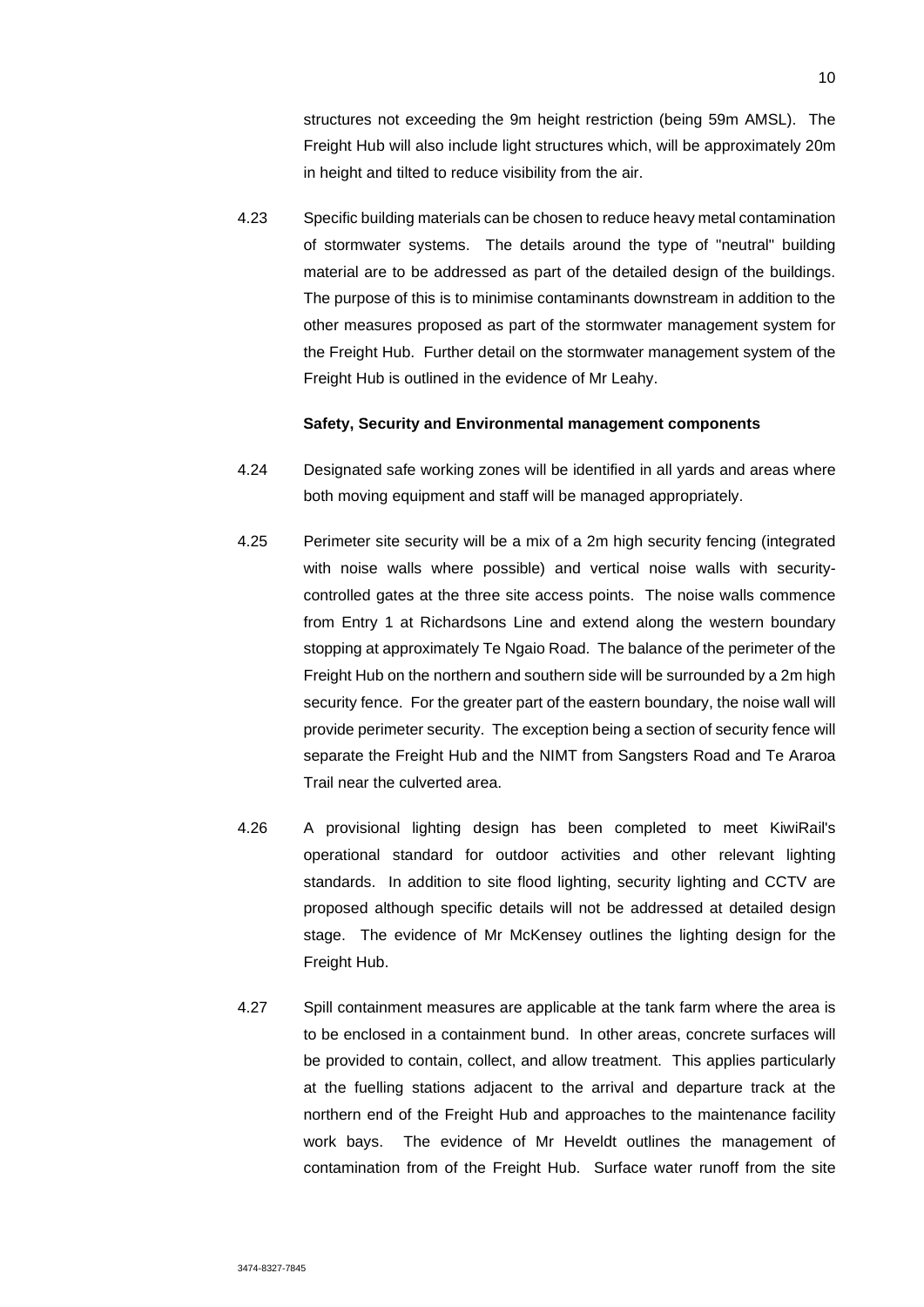during construction and operation will be collected and managed though the ponds to remove contaminants before being discharged to the Mangaone stream.

#### *Landscape and amenity planting*

- 4.28 As discussed in Ms Rimmer's evidence, extensive landscape planting is proposed in a number of areas as indicated in Appendix B and Appendix C to her evidence. These areas are adjacent to the two stormwater ponds to the west of the Site, the naturalised channel on the northern side of the Site, the area below the houses on Maple Street and the western side of the tank farm. Buffer screen planting is provided around the Site perimeter to reduce visibility of the perimeter fence and / or noise walls where they exist.
- 4.29 At the construction stage there may be opportunities for early development of landscape works and planting, particularly around the Western and Northern sides of the Site as the ponds and the perimeter road are part of the initial earthworks stage allowing these area to be planted as earthworks and development take place further into the site.
- 4.30 The potential for early planting along the eastern (Sangsters Road) boundary is minimal and cannot take place until the NIMT has been relocated. The existing rail formation will form the base of the noise bund, newly formed Te Araroa Trail / share pathway and landscaped planted area.

## **5. TECHNICAL CONSIDERATIONS**

- 5.1 The following sections of my evidence focus on the key technical inputs and considerations that have influenced the Concept Design of the Freight Hub, including:
	- (a) KiwiRail's operational standards, including:
		- (i) site gradients and elevation; and
		- (ii) track alignment geometry, structure, and speeds.
	- (b) roads and connectivity;
	- (c) utilities and infrastructure; and
	- (d) other geotechnical and stormwater considerations.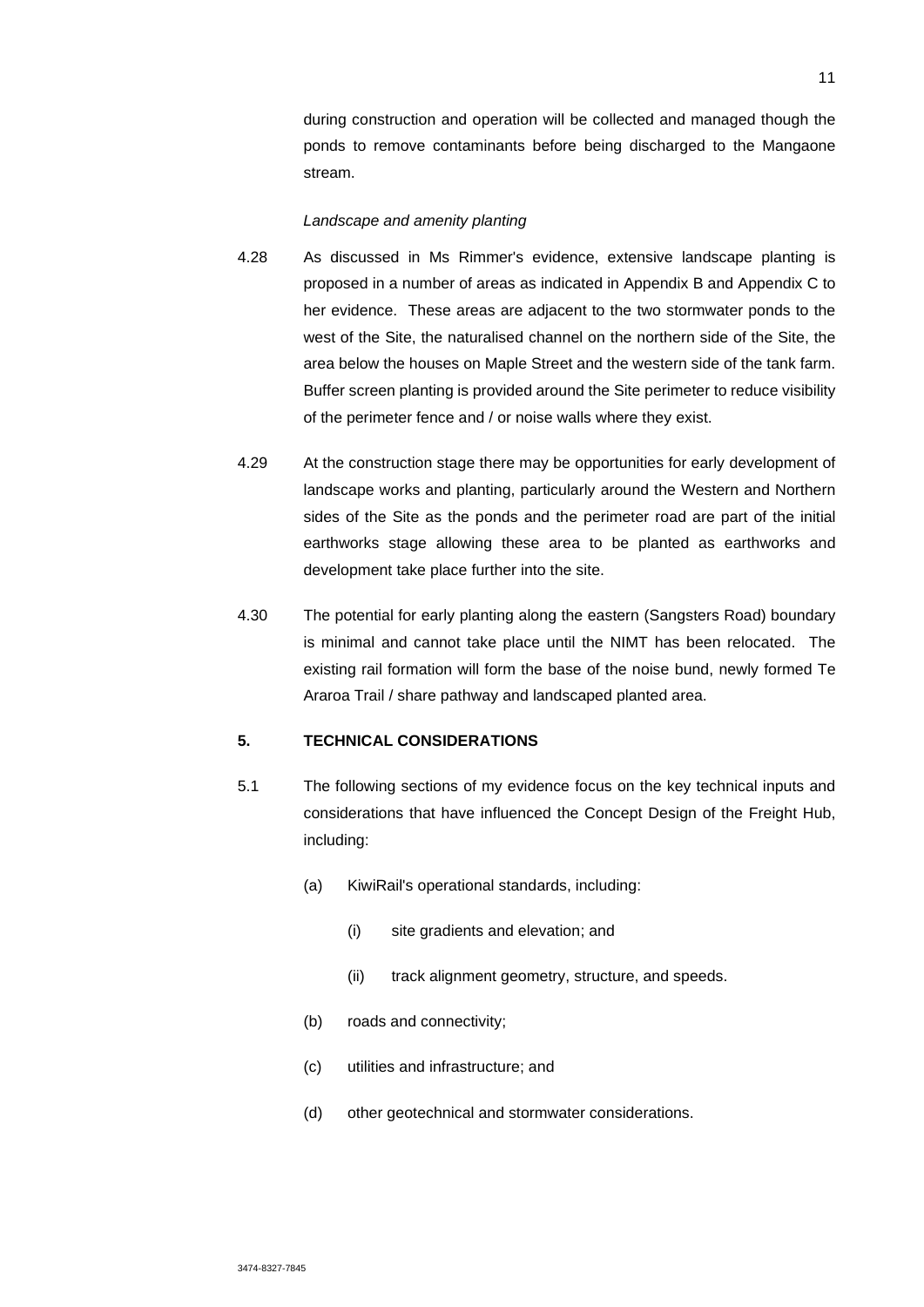#### **KiwiRail's operational requirements**

5.2 KiwiRail's operational requirements were established early in the masterplanning phase and were used to initially identify an appropriate location for a central North Island Freight Hub, and as a strategic document for the development of any future freight hubs across New Zealand. For that reason, the operational standards are expected to be adjusted to meet the needs of a particular project and to accommodate local conditions. For example, in fitting the elements of the Freight Hub to the Site tracks, some radii were required to be changed to avoid PNCC's existing water bore.

## *Gradients and Elevation*

- 5.3 Generally, landforms fall away from the NIMT in a south-to-south westerly direction. The existing NIMT rises away from Palmerston North toward Bunnythorpe. However, the track is not evenly graded and contains rolling features known as "the Bunnythorpe dips", with low points where the NIMT drops to cross two watercourses.<sup>6</sup>
- 5.4 The Site contours also vary, with high ground located between water courses and flood plains.
- 5.5 Maximum specified gradients for a connection from the NIMT to the arrival and departure yards was 1:200 (0.5%). This was particularly important when determining the level of the Freight Hub as the level of the Freight Hub is constrained by the grades and level on the NIMT at the connection points and by other physical constraints (such as bridge levels).
- 5.6 Leads or connections between sections of the Freight Hub also have similar maximum grade constraints. However, these are generally not problematic as the Freight Hub will be built level (0% grade).
- 5.7 The Site level of 50RL was determined considering the following factors:
	- (a) sufficient height to allow passage of overland flows through the Site by culverting or construction of open channels;
	- (b) the ability to provide connections to the NIMT at each end of the Site (avoiding the need to construct the 1500m pull backs for the longer trains until required by demand);

<sup>6</sup> Further detail on the uneven grade is outlined at Table 2 of the DCO Report.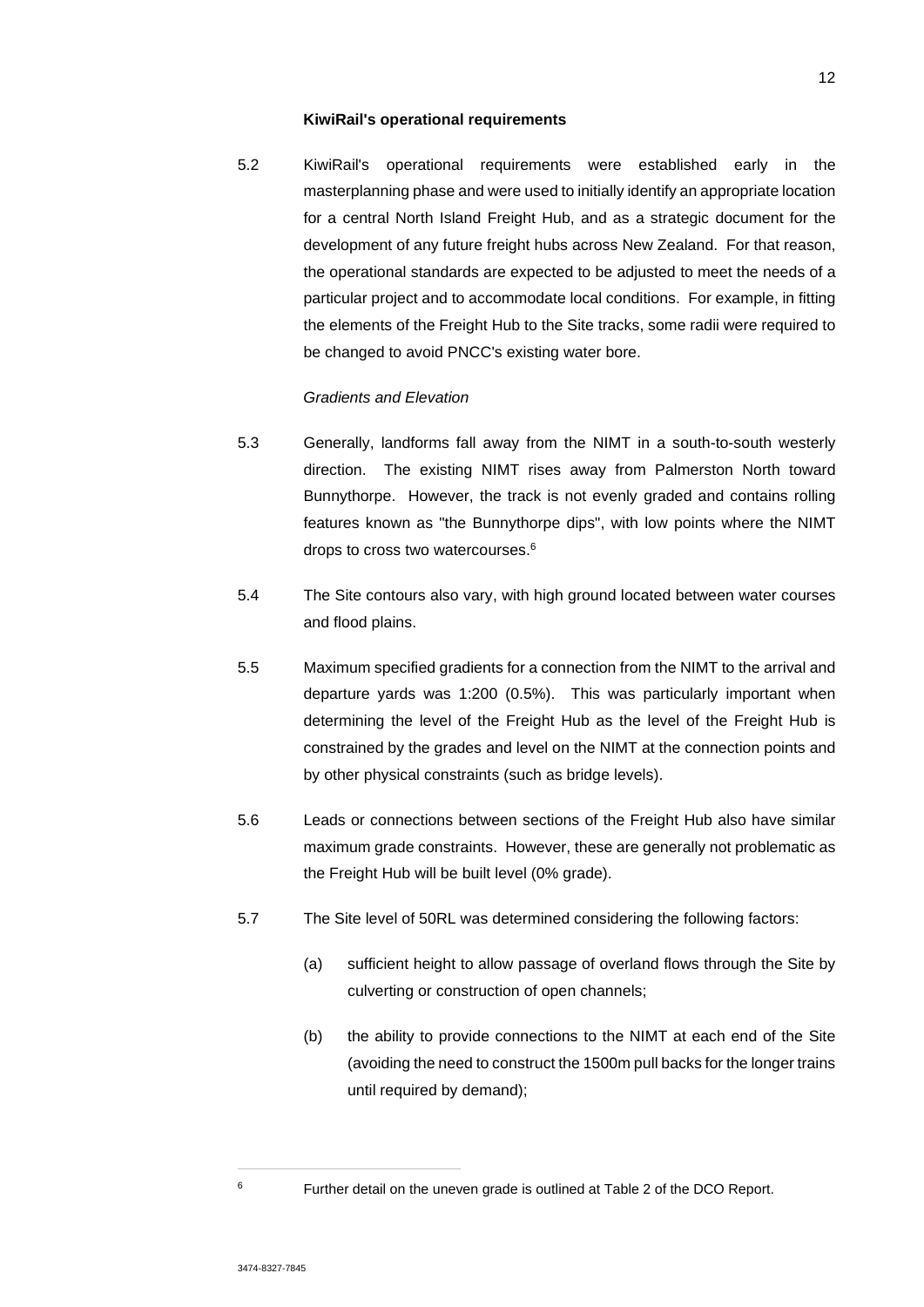(d) ability to optimise earthworks so that all suitable cut material is reused in order to minimise the amount of imported fill.

## *Track Alignment Geometry, Structure and Speeds*

- 5.8 Tracks will be spaced at a minimum of 4m between pairs. This increases to 7m when a maintenance road is required. All tracks across the Site are adjacent to a maintenance road on at least one side.
- 5.9 Where coupling and uncoupling of rolling stock takes place a minimum curve radius of 140m is required. In all other cases the desired minimum curve radius is 150m. Tracks will be laid on concrete sleepers and all joints (including turnouts) will be welded to minimise noise.
- 5.10 Ballast (a specialised product produced for KiwiRail) will also be required for the construction of track work.
- 5.11 The Freight Hub design will allow for a range of train speeds for operations within the Freight Hub, with maximum speeds being:
	- (a) 40km/h in the arrival and departure tracks with 1:12 mainline turnouts;
	- (b) 30Km/hr within the marshalling yard, backshunts and leads. Connecting turnouts 1:9 for leads; and
	- (c) 25 km/hr for all other tracks within the Freight Hub. Standard 1:7.5 turnouts used.

## **Roads and connectivity**

5.12 Paragraph 4.16 of my evidence details those parts of the local roading network that will be stopped. Of the three road entrances to the Freight Hub by road, the western and northern accesses are not directly serviced by existing roads. Therefore, the concept plan proposes a new perimeter road connecting Roberts Line to Railway Road at Maple Street.

 $7 \text{}$  These are additional connections from the NIMT into and through the arrival and departure road ending at the first marshalling track. There are two such connections allowing for movements from North and South. The connection points on The NIMT are at kilometrage 142.250 and 143.100.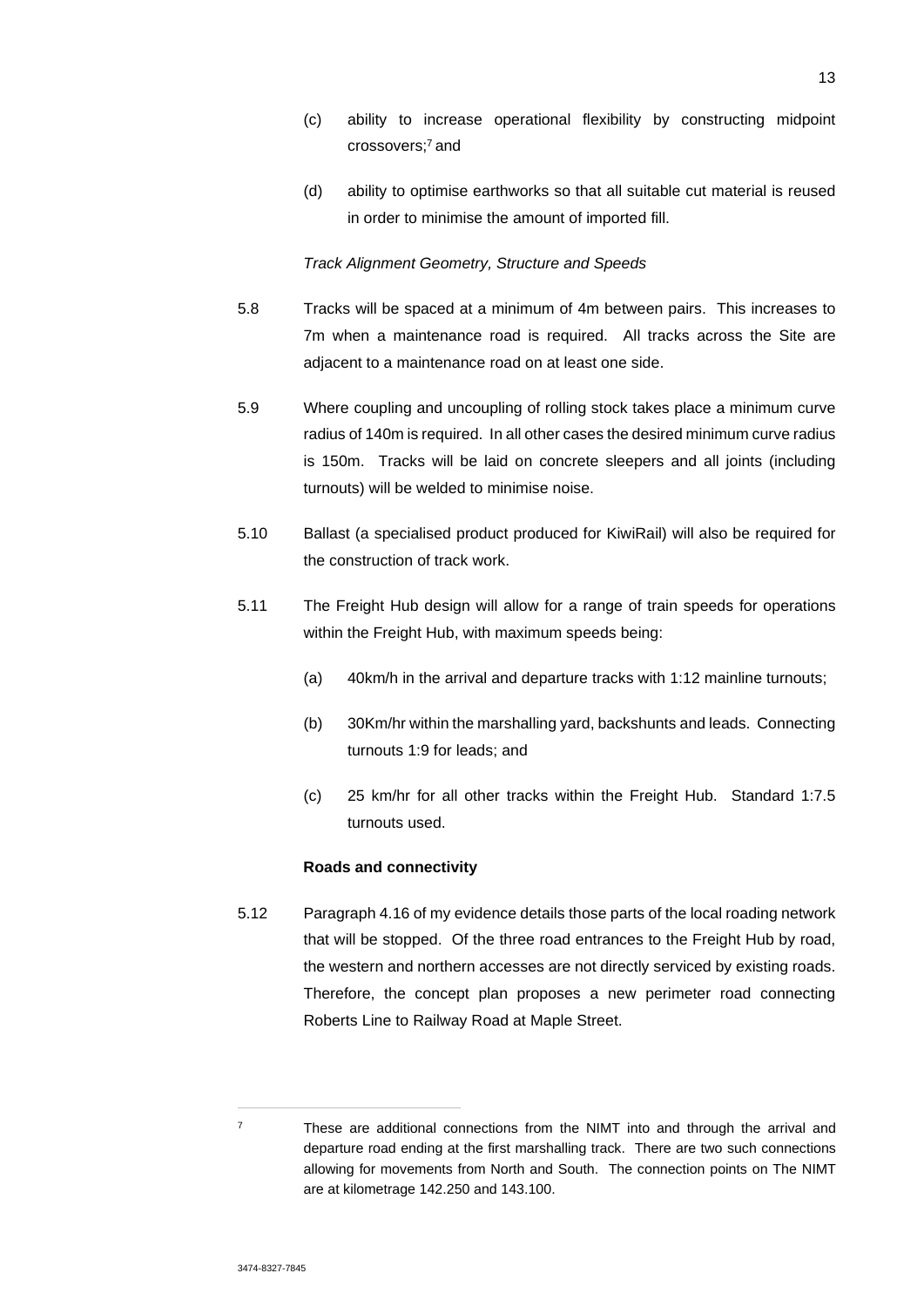- 5.13 For heavy commercial vehicle needing to enter and exit the Freight Hub the option of using Kairanga Bunnythorpe Road and in particular the section between Te Ngaio and Railway Road at Bunnythorpe was deemed unsuitable because of the two narrow and weight restricted bridges. In the absence of specific PNCC programmes to replace or upgrade these structures, KiwiRail considered that the perimeter road option was the most efficient and effective roading connection for the Freight Hub. Notwithstanding the above, it was also recognised that the perimeter road option does not preclude connections to future upgrades to the wider regional network. Further detail on the transport network and transport effects is outlined in the evidence of Mr Georgeson.
- 5.14 There are a number of properties that gain access across the NIMT from Railway Road that will need alternate access. A new section of Sangsters Road. Sangsters Road will be constructed to provide access to affected properties runs parallel with Railway Road, but on the eastern side of the NIMT. The road is only partially formed (from Clevely Line to 420m South of Tutaki Road). The remaining 1330m is unformed road. The intention is to form the last 700m providing access out to Roberts Line for affected properties.
- 5.15 Sangsters Road (formed and unformed section) also serves as part of Te Araroa Trail and has also been identified at a critical part of the PNCC and MDC active mode proposals for walking and cycling between Palmerston North and Feilding.<sup>8</sup> In recognition of this, the concept plan provides opportunity to retain Te Araroa Trail along the eastern boundary of the Designation Extent.

## **Utilities and infrastructure**

5.16 The Concept Design recognises there are a number of utilities (being power, gas, water and sewer) that will be impacted by the Freight Hub. These were considered to be either critical (requiring to be addressed as part of the concept planning and design), or noncritical and (could be addressed during the detail design phase). Critical utilities included gas and water (in particular the PNCC Bore and sewer). Non-critical utilities included transmission lines local power reticulation and stormwater reticulation.

### *Gas*

5.17 The First Gas transmission pipeline crosses diagonally through the southern corner of the Site from a point approximately 400m west of the Richardsons

<sup>8</sup> Active Mode Connectivity Palmerston North to Fielding SSBC – for PNCC & MDC – BECA 2019.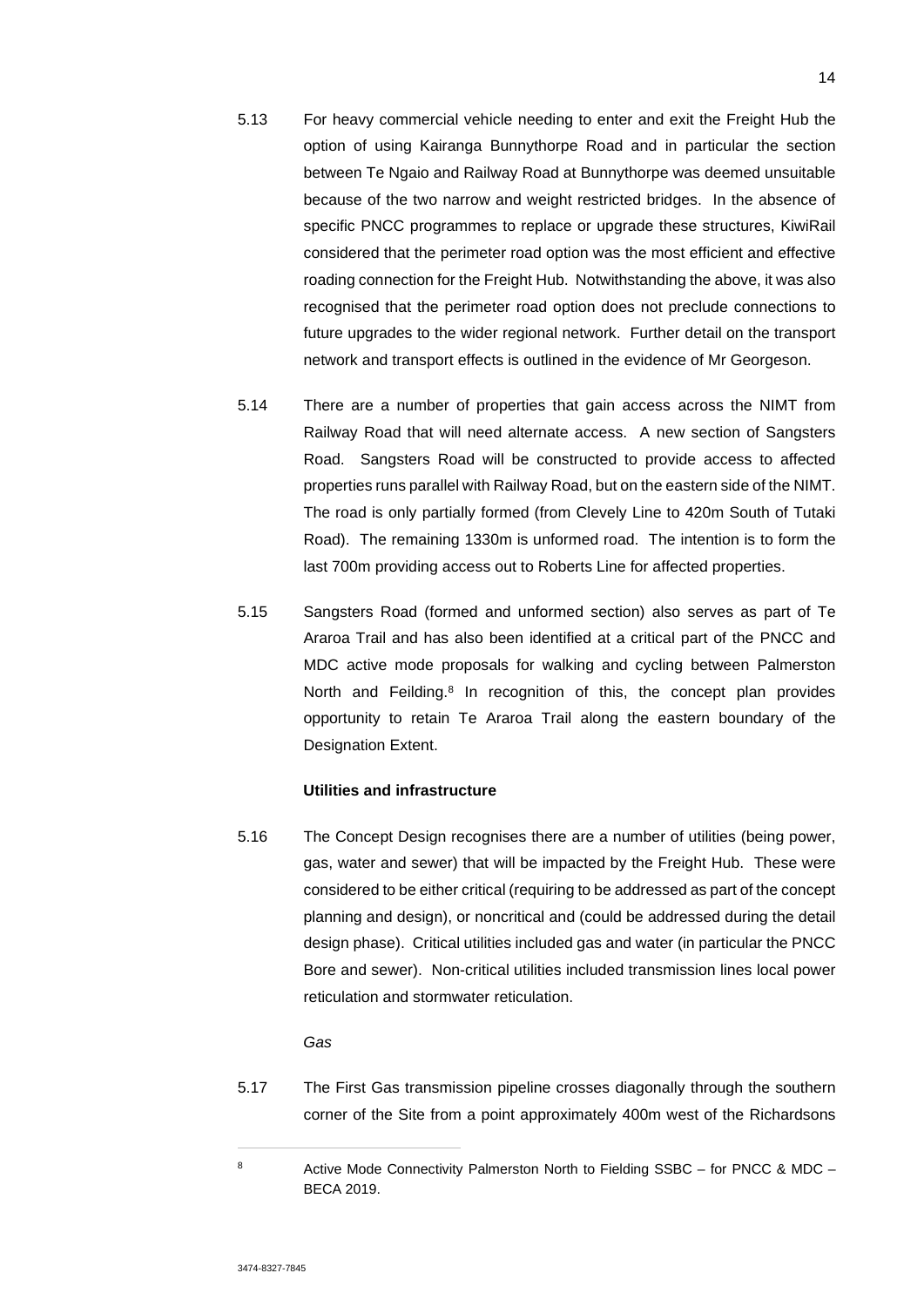Line intersection on Roberts Line. It then crosses under the NIMT 50m North of the Richardson Railway Road intersection. The 300mm diameter pipeline feeds the East Coast of the North island and is a critical service. The pipeline is protected with a 10m wide easement.

5.18 Although the pipeline crosses under the NIMT, the Freight Hub cannot avoid the pipeline. Furthermore, it poses a significant safety risk and maintenance accessibility for First Gas would be compromised. As a result, relocation of the pipeline was determined to be the only available option. The details of when and where the pipeline is being relocated to is being addressed between KiwiRail and First Gas.

#### *Water bore*

5.19 PNCC has a water bore located at the south eastern corner of the Site. The Concept Design was developed to ensure the trackwork avoided the water bore area and this has been excluded from the Designation Extent.

## **Other technical considerations**

5.20 As well as the matters listed above, a range of other factors have influenced the design, including geological, stormwater and ecological considerations. These matters are outlined in detail in the evidence of Messrs Mott, Leahy, and Garrett-Walker.

## *Geotechnical*

5.21 At this stage a desktop geotechnical assessment has been undertaken but more detailed geotechnical investigations are required at a later stage. These will determine suitability and quantity of site material that can be reused as fill and the bearing capacity (strength) that can be expected at formation level. These will guide the design of foundations for the Freight Hub. The investigation will also look at settlement on the Site and the need for any ground improvement including preloading. This could become a time critical aspect as preloading could require up to two years. Further detail on geotechnical aspects of the Freight Hub is outlined in the evidence of Mr Mott.<sup>9</sup>

### *Stormwater*

5.22 The Site level has been set sufficiently high to provide a stormwater discharge gradient across the Site. In constructing the Site, some 23Ha of flood plain will

<sup>9</sup> Evidence of Andrew Mott, dated 9 July 2021, at paragraphs [7.1] to [7.5].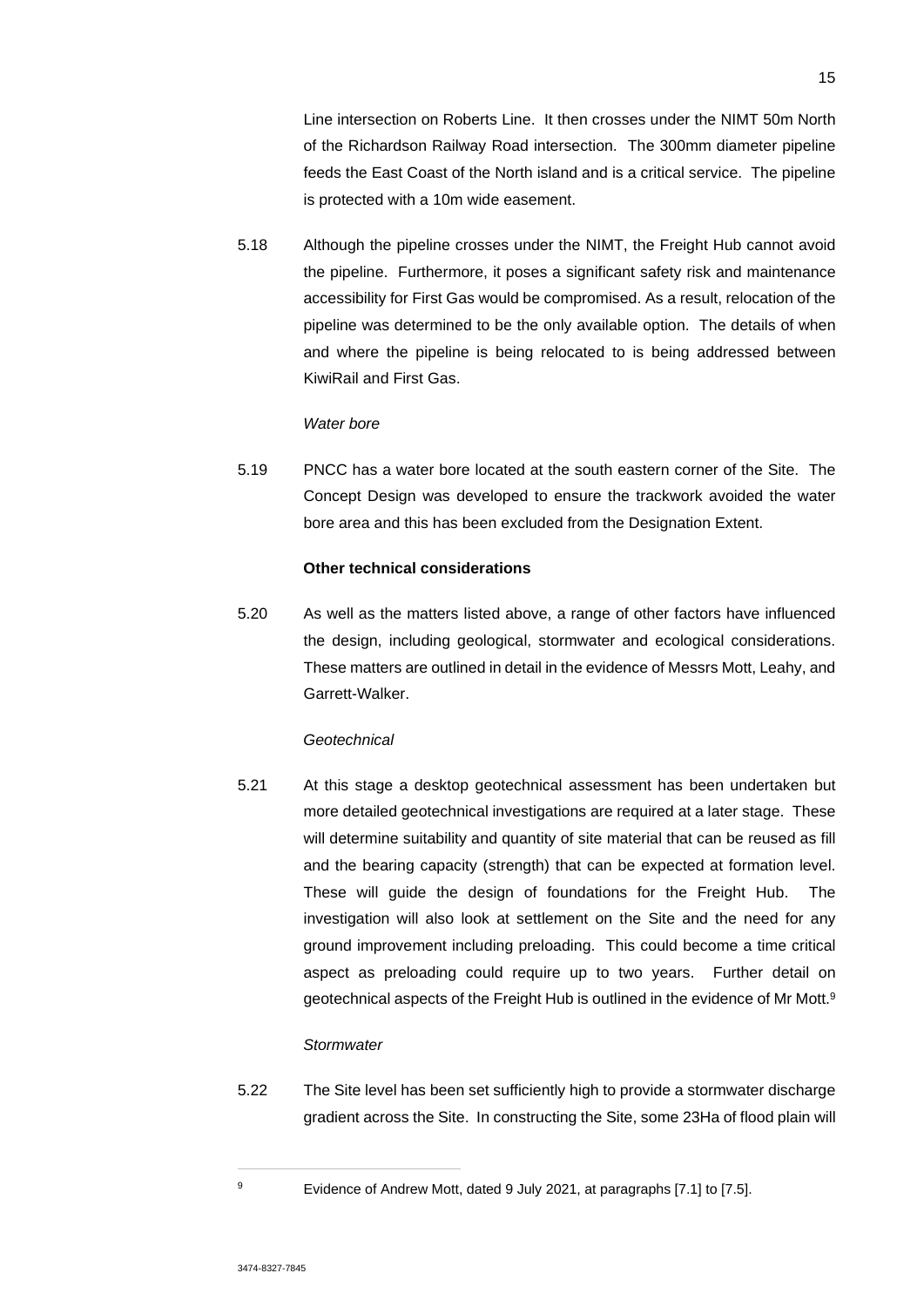be lost. Together with increased runoff from the Site, due to reduced surface permeability, there is potential risk of downstream flooding impacts. These effects are to be managed by two stormwater attenuation wetland ponds located between the perimeter road and the Mangaone stream.

- 5.23 The North Catchment will pass through a twin box culvert under the NIMT, discharging into a naturalised channel and then to the Mangaone stream is the same location as present. Track layouts has been modified to provide space within the Designation Extent for this. The Central Catchment running through the middle of the Freight Hub will be culverted for the whole length (some 650m) using two box culverts and will exit to west of the Site. The discharge point will be also at the same downstream location as present.
- 5.24 Further detail on stormwater design is outlined in the evidence of Mr Leahy.

## **6. CONSTRUCTION OF THE FREIGHT HUB**

- 6.1 While a detailed construction programme cannot be confirmed until detailed design, I have prepared an indicative construction programme to assist with understanding the likely timings of various aspects of the construction of the Freight Hub. This programme outlines the expected timings from detailed design and regional consenting through to completion of the first stage of the Freight Hub.<sup>10</sup>
- 6.2 The indicative construction programme covers from commencement of detail design through to Stage 1 operation when KiwiRail is able to transfer all operational functions from the Existing Freight Yard to the Freight Hub. The draft / indicative programme has construction works taking about 3.5 years with an 18 month lead-in period before construction commences. This would have the site operational in the second quarter of 2030.

#### **Regional consenting and detailed design stage**

6.3 The lead-in period largely comprises the regional consenting stage together with the preparation and approval of relevant construction management plans, and other plans required to be approved and in place before construction commences. Land acquisition will also need to be completed. Running in parallel with these processes is the Site geotechnical assessment and site survey to confirm levels which are precursors for detailed earthworks design as outlined at paragraph 5.21 of my evidence.

<sup>10</sup> The indicative construction programme is set out at 4.2 of the DCO Report.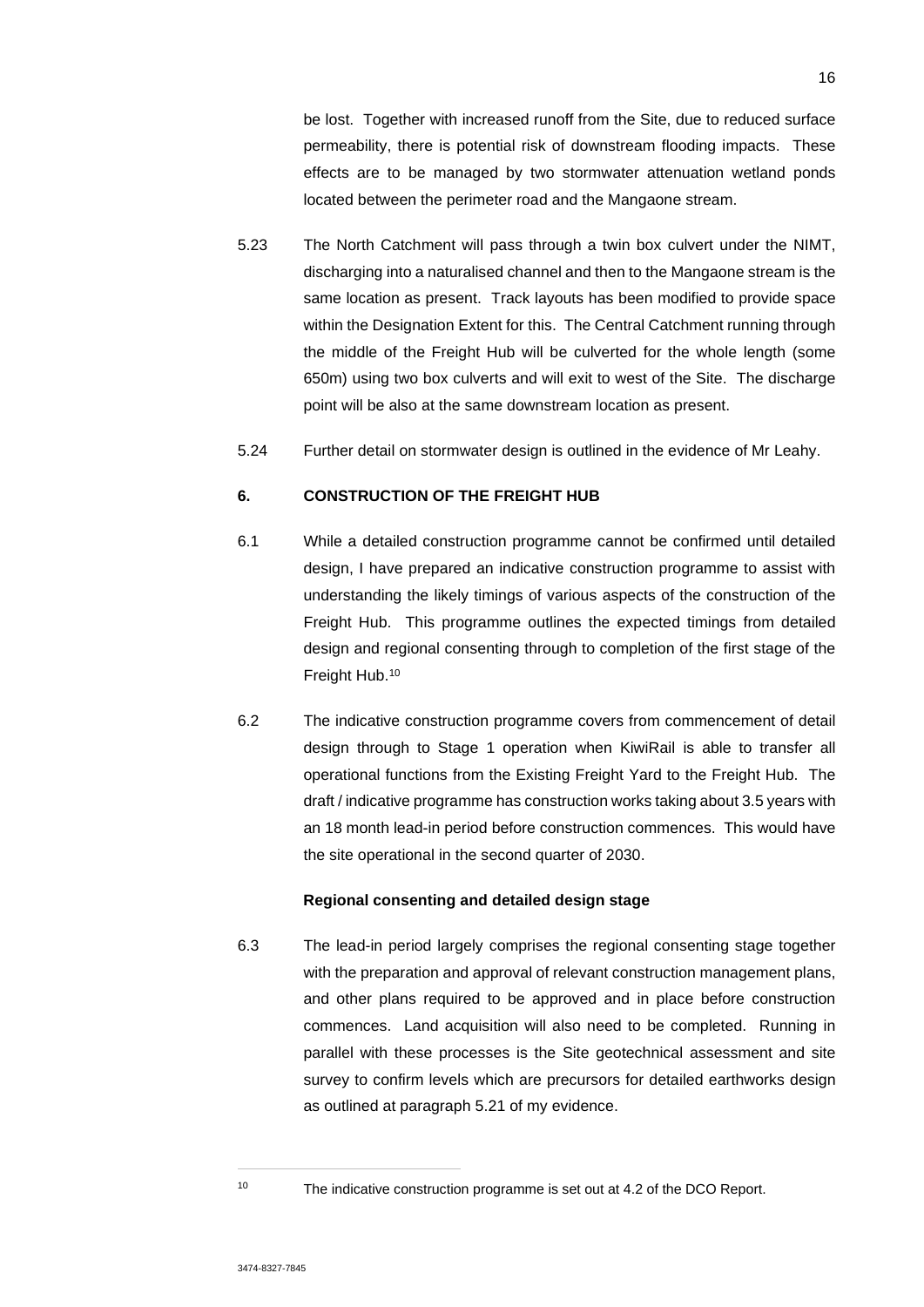#### **Construction of enabling works**

- 6.4 The enabling works are then expected to start in the second quarter of 2024 and expected to be completed in the second quarter of 2027. This stage involves:
	- (a) bulk earthworks, including first stripping the topsoil and unsuitable material, excavation of the stormwater ponds and cut and fill to level the Site;
	- (b) construction of the perimeter road;
	- (c) placing of box culverts; and
	- (d) construction of noise bunds and planting.

#### *Bulk Earthworks*

- 6.5 Although the proposed finished yard level is RL50m, the formation level or top of the bulk earthworks level is currently assumed at 700mm below, that is RL49.3m. This lower level has been used to determine bulk earthwork volumes.
- 6.6 The bulk earthworks phase includes levelling the Site, construction of the two large stormwater ponds, northern noise bunds, construction of the perimeter road and boundary formation, installation of culverts, construction of security fencing and noise wall where appropriate, and planting of these areas where possible.
- 6.7 The first step of enabling works will be earthworks to allow roading network connections to be developed and noise bunding and planting to occur particularly on the western and northern boundaries. Bulk earthworks within the Freight Hub footprint to develop the site to formation level (RL49.3m) will then follow.
- 6.8 Formation level will be achieved by cutting the high points and filling the low points, with up to 5-6m of fill expected in some locations. Site earthworks are not balanced, and imported fill will be required to complete construction to formation level. A drawing showing the location of cuts and fills for the Site is outlined at Figure 1 below.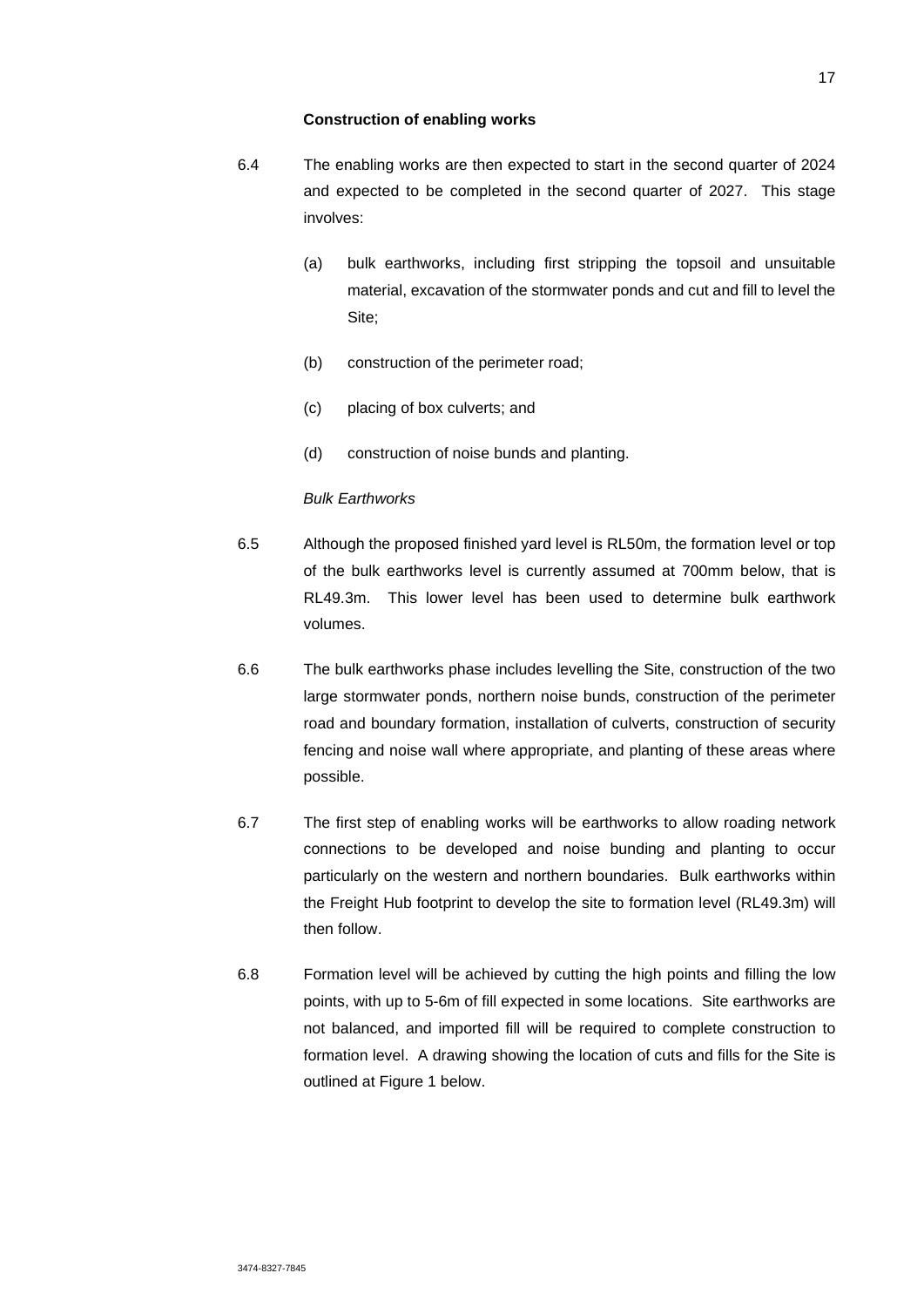

Figure 1: Earthworks

- 6.9 Approximately 45% of bulk fill material is expected to be available from within the Site (cut to fill) with the balance 55% or 1,550,000m3 to be imported. 11 Identifying sources and routes to Site will be determined once a earthworks contractor has been engaged.
- 6.10 Once construction to formation level has been completed, a layer of granular fill will be placed over the Site to provide base working surface which will also act to suppress dust. Areas that lie outside of functional area can be shaped and grassed or if appropriate planted. Works will be able to commence on multiple fronts to provide assets and facilities required for initial site operation.
- 6.11 For construction up to the required level it is expected that the imported material required will be a range of granular material (AP65 and AP40) for use in building foundations and under paved areas such as roads and concrete hard stands. The sources of these materials have not been determined, but the closest sources to Palmerston North are from the Manawatu River between Palmerston North and Ashhurst. This material is likely to be trucked to Site.

<sup>11</sup> Table 6 of the Design, Construction and Operation Report provides further detail on the estimated bulk earthworks volumes for the Site.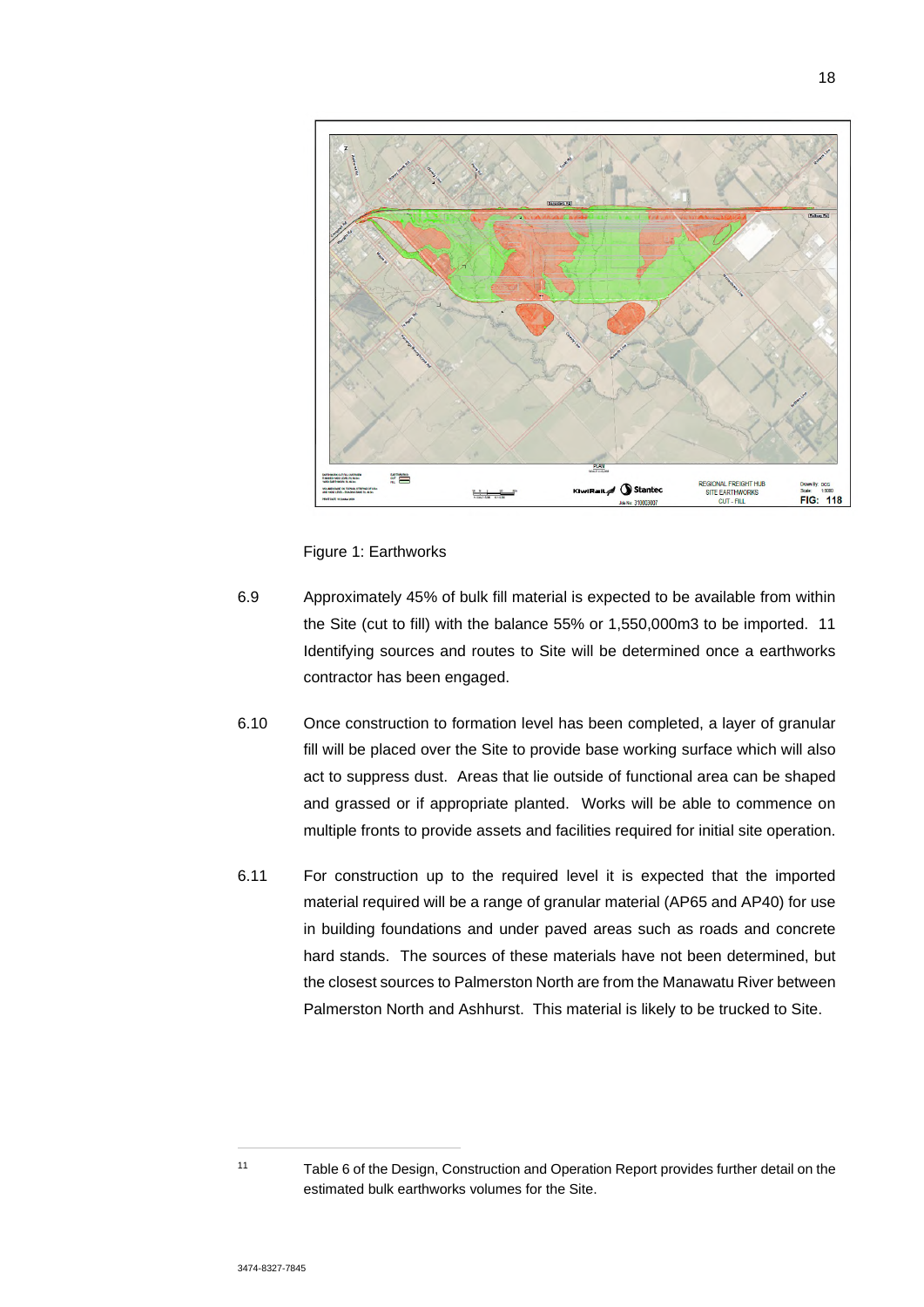6.12 For rail tracks, ballast will be sourced from KiwiRail specialist suppliers likely to be Otaki. Initially it is expected ballast will be trucked to Site. Railing ballast will require track access into the site as a minimum.

#### *Construction of perimeter road and road closures*

- 6.13 The closure of Railway Road requires completion of the first step of the enabling works, a functional perimeter road, construction of the new section of Sangsters Road to replace the lost private level crossing access together with completed intersection upgrades at, Roberts / Richardsons and Roberts / Perimeter Road.
- 6.14 Closing Railway Road will also close the Clevely Line level crossing. Timing of the closure of the Roberts Line level crossing and reconfiguration of the Roberts / Railway intersection must occur before the NIMT<sup>12</sup> is temporarily relocated as the track will be lowered approximately 1.5m through the level crossing. Access to the eastern side of the temporary relocated main to construct the new track formation, build noise bunds and permit landscape works will be from Roberts Line South. Construction access to the main site area will be from Roberts / Richardson Intersection, Entry Point 1 and nominally Entry Point 2 on the western Boundary. To reduce construction traffic on the Perimeter Road it is proposed to use the Southern section of Clevely Line as the second site access crossing the Perimeter Road near the Northern stormwater pond. No construction accesses are proposed from the Northern side of the Site.

### *Culverting*

6.15 An estimated 650 box culvert units are required to complete the twin culvert through the middle of the site and a further 60 units for the northern end. There will be a long lead in supply period (estimated over a period of 2 years) and ordering of these units is essential as soon as funding is in place to avoid delay to the Site works.

### *Noise bunds and planting*

6.16 The draft programme shows that up to a two-year lead is possible for the first planting and longer for other areas if started in the fourth quarter of 2023.

<sup>&</sup>lt;sup>12</sup> Further detail on the potential timing and options for the relocation of the NIMT is detailed in Appendix 2 of Attachment 3 of the First Section 92 Response.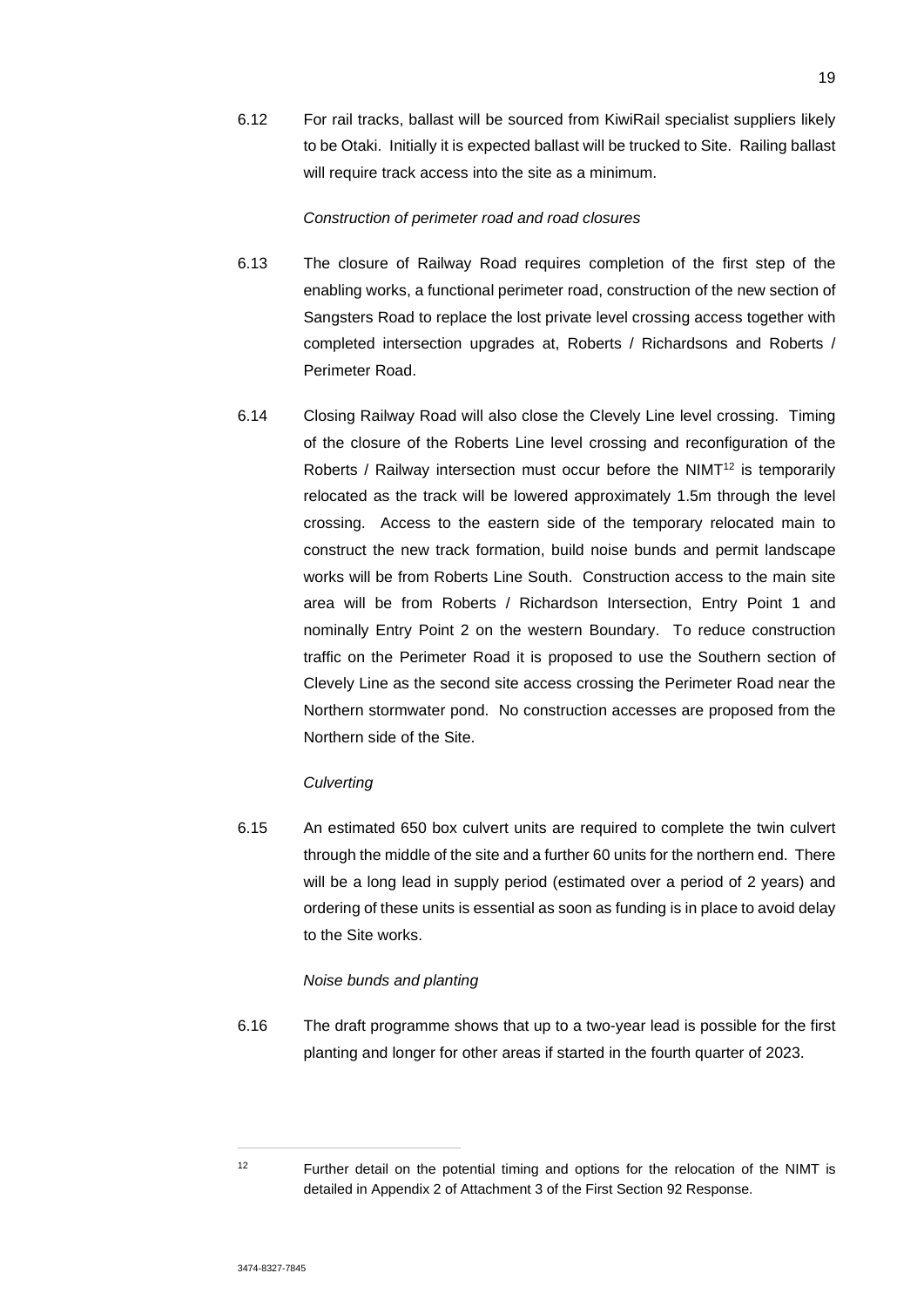6.17 The relocation of the NIMT will leave safe working room on the east side for construction of the new track formation and noise bunds. As soon as this work is complete, noise mitigation and planting can be undertaken, with priority being given to the north eastern corner being closest to the most populated area along the eastern boundary.

### **Construction of the Freight Hub**

6.18 Below I summarise the expected construction programme of the Freight Hub to the completion of Stage 3. The Concept Design layout identifies all components of the Freight Hub that are expected to be included by Stage 3. A table outlining the key components of the Freight Hub and the stages of development is attached at Appendix A to my evidence.

#### *Freight Hub construction to Stage 1 operation*

- 6.19 Once enabling works are complete, construction of the Freight Hub will start and take approximately 3 years (from 2027 to 2030).
- 6.20 The key elements of the construction of the Freight Hub to Stage 1 will include:
	- (a) the rail trackwork for the yard, including: $13$ 
		- (i) two 1500m arrival and departure tracks, both electrified;
		- (ii) 12 marshalling tracks; and
		- (iii) one 900m wagon storage track;
	- (b) the freight forwarding buildings (this includes 2 of the 4 major freight forwarders building and supporting trackwork, and 2 of 6 of the secondary freight forwarders facilities);
	- (c) the container terminal (full development including refrigerated storage, and support facilities offices and truck parking);
	- (d) log loading (one 450m track plus wagon storage);
	- (e) wagon and locomotive maintenance (full development of the main facility plus 50% of supporting storage buildings);
	- (f) the parking and roading; and

<sup>&</sup>lt;sup>13</sup> For an indicative outline of how the Freight Hub will be expanded from Stage 1 to Stage 3, please refer to Appendix 4 of Attachment 3 of the First Section 92 Response.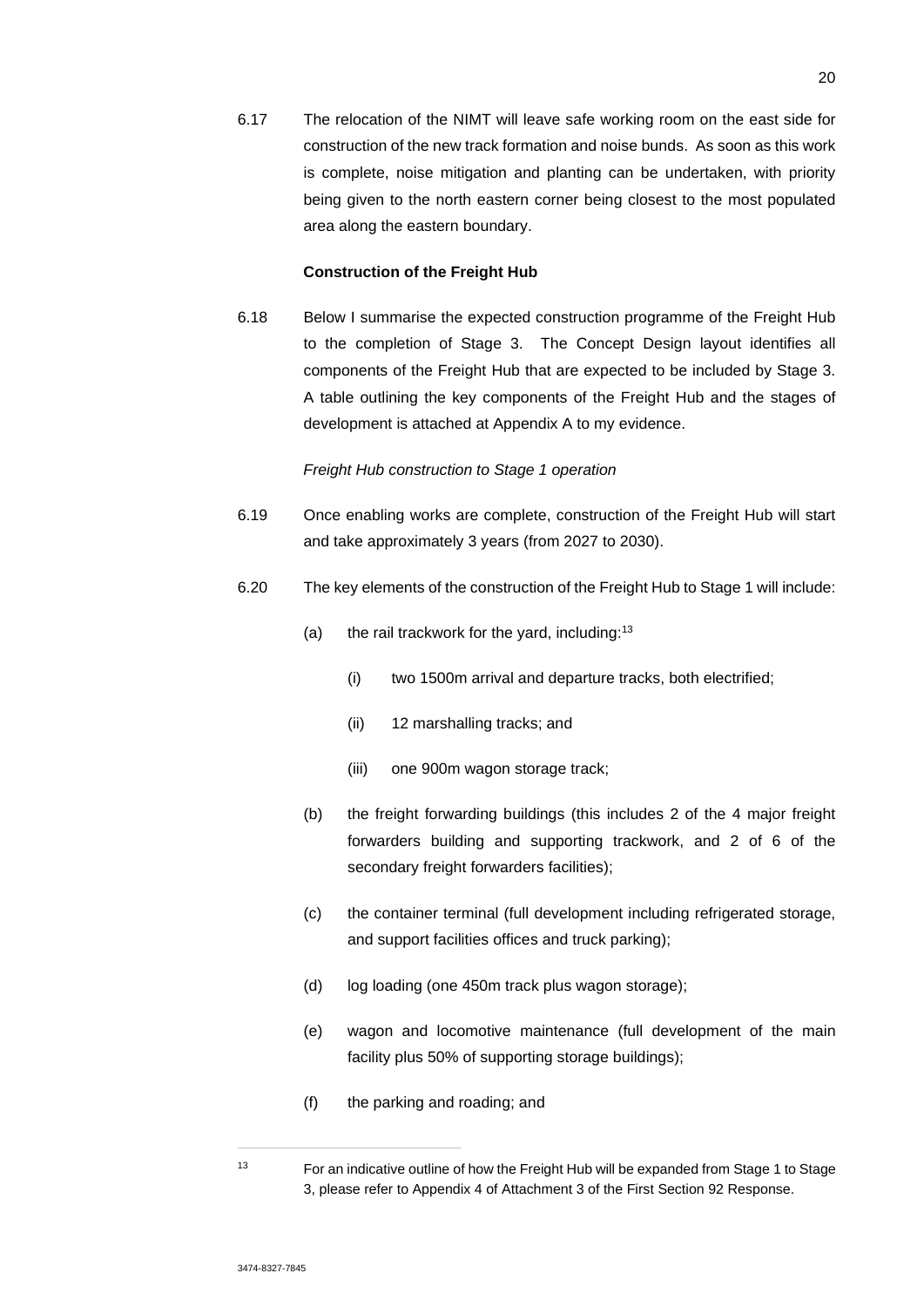- (g) other ancillary structures (such as administration, network services, terminal operation buildings, and 75% of network equipment storage of facilities).
- 6.21 Construction of the footprint of the Freight Hub itself from formation level 49.3m to a finished level of 50m and all above ground facilities including tracks, buildings, utilities, roadways and parking areas as required for Stage 1 will commence in the second quarter of 2027 and is tentatively programmed to finish 3 years later in the second quarter of 2030.
- 6.22 The Site affords the opportunity to have a number of concurrent construction areas. For example, the marshalling yard will be constructed in parallel with the arrival and departure tracks. Building works for major freight forwarders and maintenance facility are expected to occur at the same time with secondary freight forwarder building and a number of other structures.

### *Construction of Stages 2 and 3 of the Freight Hub*

6.23 At this stage, it is anticipated that the Freight Hub will be constructed in three stages, but the Freight Hub will become operational after Stage 1. Stages 2 and 3 will be constructed between 2030 and 2050, as demand requires. Further detail on the expected development for Stages 2 and 3 is outlined at **Appendix A**.

## **7. RESPONSE TO SUBMISSIONS**

7.1 I comment below on submissions relating to the design, construction and operational effects of the Freight Hub.<sup>14</sup> I respond to these submissions by way of themes.

## **Sequencing of construction works, noise mitigation, roading and site access**

7.2 A number of submitters raised concerns about the location of the perimeter road and how this has been determined. During early consultation with the community the perimeter road was shown exiting to Kairanga–Bunnythorpe Road near Te Ngaio Road. However, this route was not considered feasible

<sup>14</sup> These include Glen & Karen Woodfield (No. 6), Tutaki 2019 Ltd (No. 13), Martin Jones (No. 16), Kevin And Yvonne Stafford (No. 18), Bunnythorpe Community Committee (No.43), Aaron Fox (No.47), PowerCo Ltd (No.48), Foodstuffs North Island (No. 58), Peter Gore & Dale O'Reilly (61), Mary Anne Chapman (No. 62), Danelle O'Keeffe & Duane Butts (No. 72), Gordon H Malcolm (No. 83), Corinne Dingwall (No.88), Owen Reid (No.95).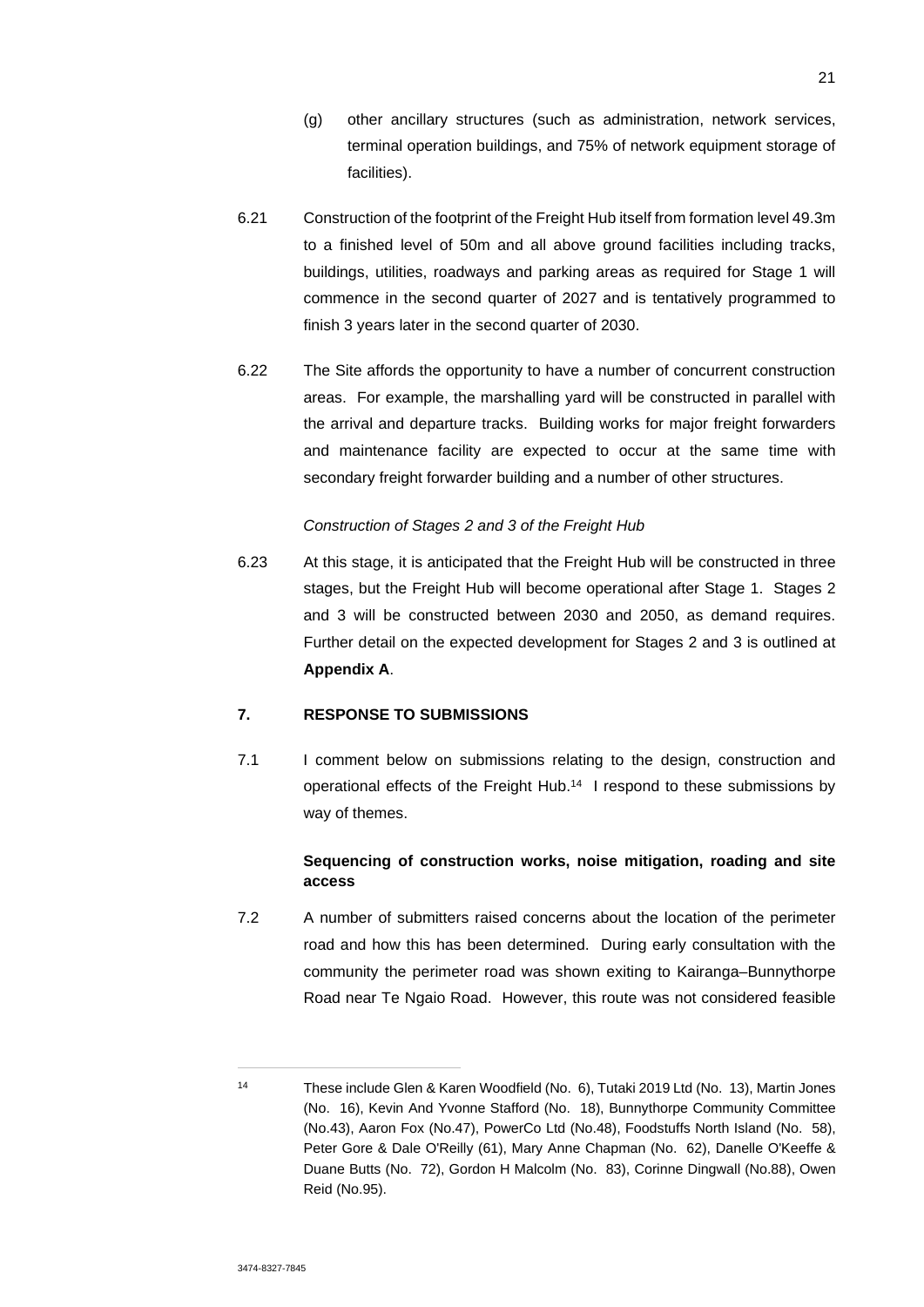because of the two weight limited bridges, preventing its use by heavy commercial vehicles.

- 7.3 Taking this into account, KiwiRail shifted the perimeter road connecting to the remaining section of Railway Road joining just south of Maple St. It is possible that the removal of the weight restriction on these bridges would allow the perimeter road route to be reassessed. This is something that would be considered as part of the Road Network Integration Plan outlined in the Proposed Conditions, in consultation with relevant regional and local authorities and Waka Kotahi NZ Transport Agency.
- 7.4 Some submitters also seek early implementation of noise reduction measures and roading developments. As detailed my evidence (section 6), the works are programmed to advance the noise bunds and roading alteration as early as possible in the construction. The western and northern sides along with the stormwater ponds will be constructed early in the programme. Before noise bunding works along the eastern boundary can occur, the perimeter road needs to be operational, Railway Road needs to be closed, and the NIMT needs to be relocated into the Site to provide room for construction along the Eastern (Sangsters Road) boundary. The Proposed Conditions will ensure that the perimeter road will be constructed before Railway Road is closed, unless an alternative access (for example through wider transport network upgrades) means that the perimeter road or a relevant part of it is no longer required to be built.

#### *Size of site and facilities*

- 7.5 Some submitters have raised questions about the size of the Designation Extent. The process of sizing the Designation Extent was carefully informed by the layout of the Freight Hub in the concept design (in addition to other matters such as the stormwater management system discussed in the evidence of Mr Leahy). The layout of the Freight Hub was also carefully informed by the size and relationship of each of its individual components.
- 7.6 A number of configurations were considered. Once the preferred site and a concept layout for the key operational facilities was identified, minor changes were made to the concept design. For example, adjusting trackwork to avoid Roberts Line Railway Road intersection and the PNCC water bore. The operational components were also shifted westward to allow for relocation of the NIMT and construction of noise mitigation bunds and walls, and alterations were made to ensure there was sufficient land for stormwater management. The base Freight Hub facilities area is about 130ha, but there are other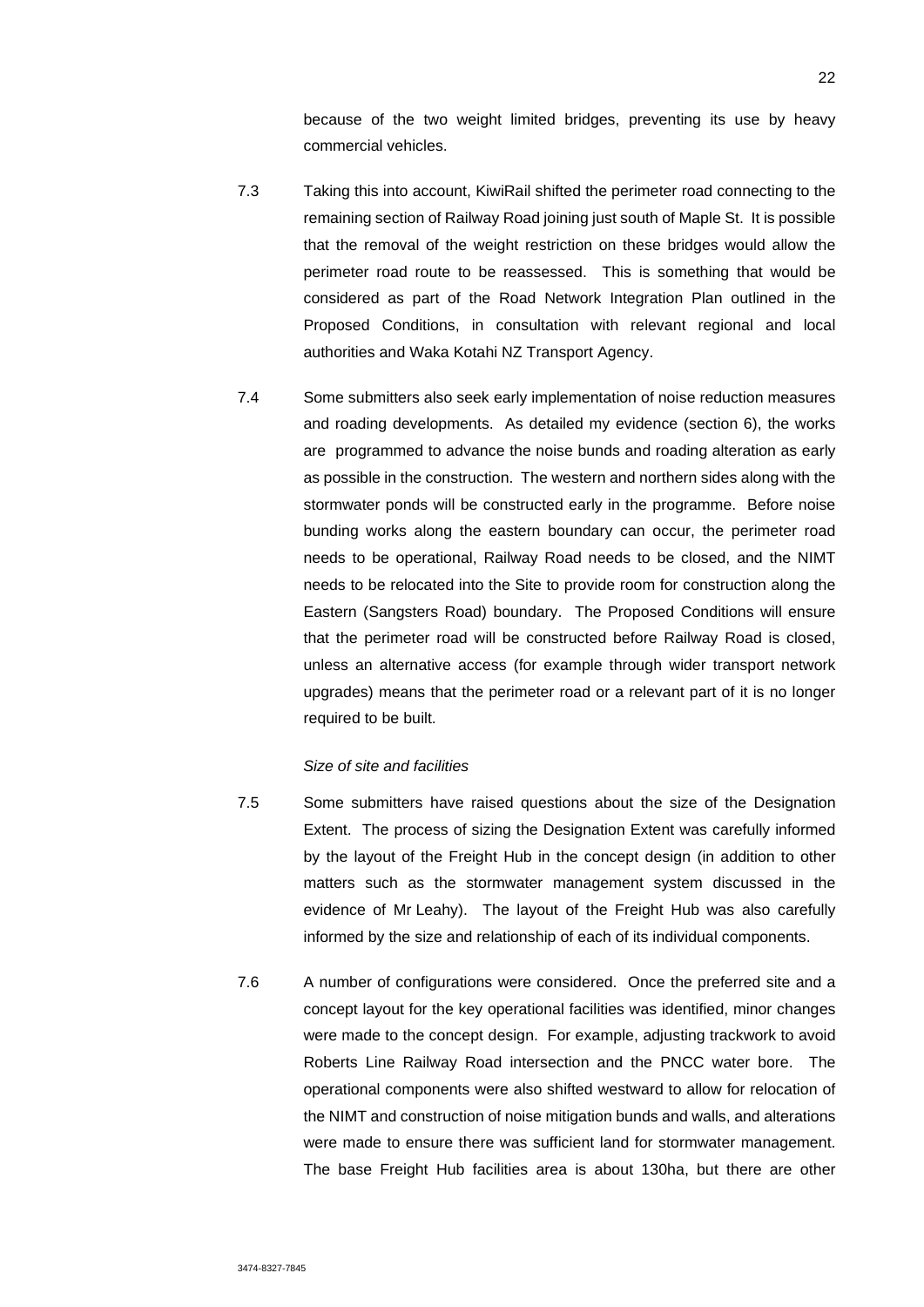components needed to support the Freight Hub which support the proposed layout. I consider that the Designation Extent has been appropriately sized to accommodate the range of complex operational requirements and mitigation measures.

7.7 One submitter suggests that KiwiRail could use the proposed site if it was limited to 40ha (the equivalent area to the Existing Freight Yard) and contained within the existing NEIZ. I do not agree. There would be no benefit to a similar sized site even with layout flexibility for a number of reasons including that the current site cannot make up a 900m train without building on several tracks and then joining up to depart. The constraints of the Existing Freight Yard are also discussed in Mr Moyle's evidence.

## *Location and / or selection of the Site*

- 7.8 A number of submissions sought to have an alternative site chosen. The MCA process is discussed in Ms Bell's evidence. From an engineering perspective, sites between Bunnythorpe and Feilding all had engineering issues that would need addressing. Although those sites appear level, the NIMT climbs steadily from Bunnythorpe and the natural ground falls from the north-west to the southeast this creates significant challenges and earthworks for these sites.
- 7.9 The MCA assessment looked at connectivity to PNCC and the NEIZ recognising that the existing roading infrastructure would require investment to support the Freight Hub as well as changes to the local roading network. The impacts of relocation of transmission lines and other service such as Manawatu District Council water supply assets were also factored into the engineering side of the MCA assessment, with several kilometres of water reticulation impacted for site 2. In terms of my component of the Engineering Degree of Difficulty, these sites ranked lower that the chosen Site.

## **8. RESPONSE TO SECTION 42A REPORT**

8.1 I have reviewed the sections of the Section 42A Report relevant to my evidence, particularly the PNCC Infrastructure Assets<sup>15</sup> Report and the Technical Evidence: Railway Track Design, Construction and Operation.<sup>16</sup>

<sup>15</sup> Section 42A Technical Evidence: Palmerston North City Council infrastructure assets, dated 18 June 2021.

<sup>16</sup> Section 42A Technical Evidence: Railway track design, construction and operation, dated 18 June 2021, p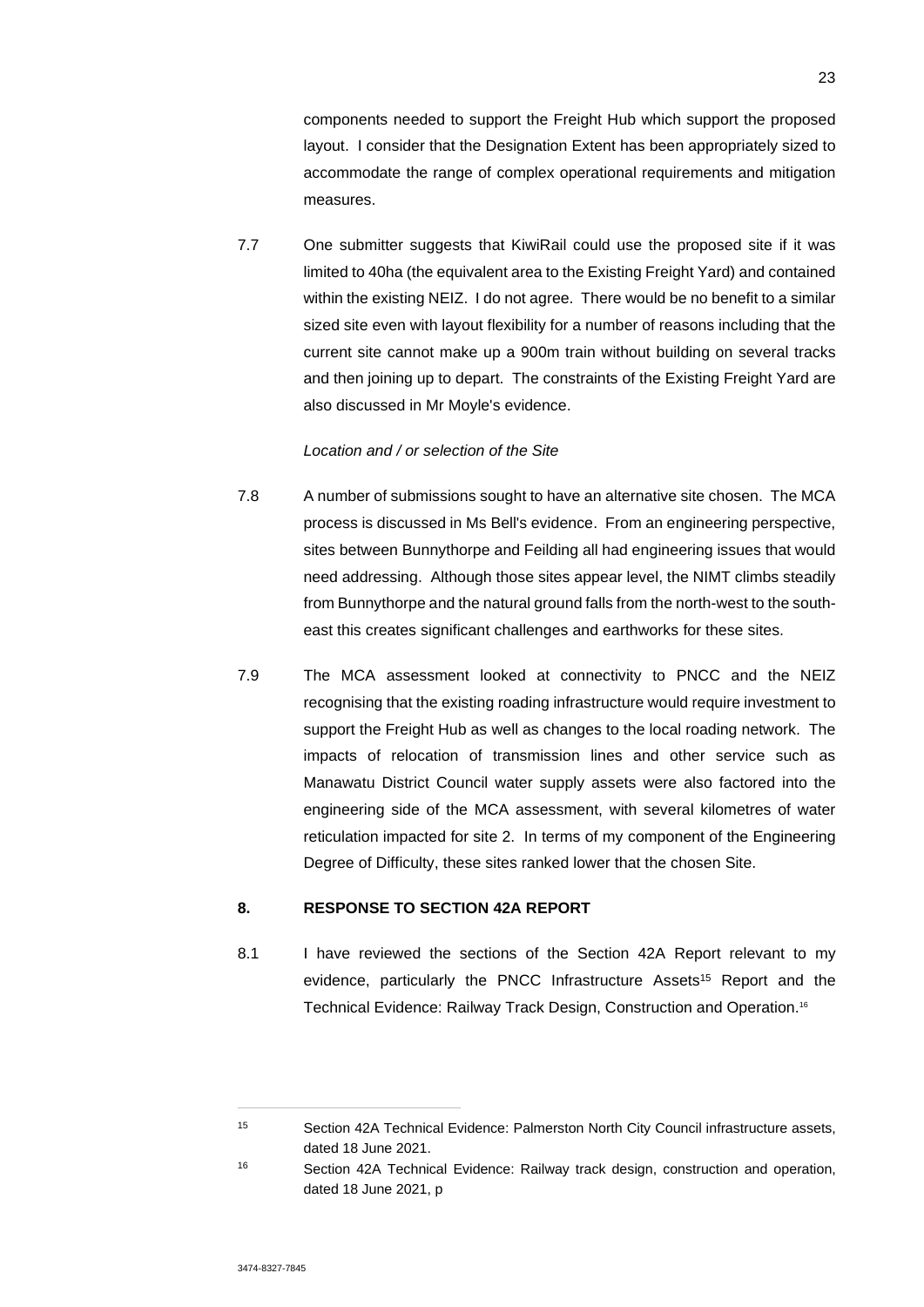#### **PNCC Infrastructure Assets**

- 8.2 Mr van Bentum has raised a number of concerns with PNCC infrastructure assets that are relevant to the design of the Freight Hub, which I respond to below.
- 8.3 Mr van Bentum notes that the perimeter road also includes a pathway and that the Council's expectation is that the minimum width for the pathway must be 2.5m. He also notes that the Council's preference is for connection for active transport users to be preserved between both sides of the railway line, possibly as an underpass.<sup>17</sup>
- 8.4 The provision of a shared path along the perimeter road was not included in the concept details. The concept plan allows for a nominally 30m wide road reserve. This provides adequate width to allow for a 2.5m separated path, two traffic lanes, with room for local widening for turning bays if required. The details of any shared path are expected to be subject to detailed design.
- 8.5 No allowance has been made for an underpass beneath the railway line at or near the Roberts Line Railway Road Intersection. There are some practical challenges to providing an underpass in terms of having sufficient room (width and length) to get deep enough to pass under the rail and road, while also being clear of underground services. I understand that these types of details can be explored further through the Road Network Integration Plan included in the Proposed Conditions, which will include the location, timing and form of any changes and upgrades to pedestrian walkways and cycleways.
- 8.6 Mr van Bentum has also raised concerns regarding a PNCC bore located on the Site. It is also noted that this bore will be able to service the KiwiRail site which will require potable water. There is a technical solution to this issue and KiwiRail is working through this with PNCC.

### **Rail Design, Construction and Operation**

- 8.7 Mr Than acknowledges the constraints and functional inefficiencies of the Existing Freight Yard.
- 8.8 Mr Than generally supports for the Freight Hub. However, there is an underlying concern that the configuration might be suboptimal and that to confirm the concept design meets scale and scope of future operation a

<sup>17</sup> Section 42A Technical Evidence: Palmerston North City Council infrastructure assets, dated 18 June 2021, at paragraphs [49] and [50].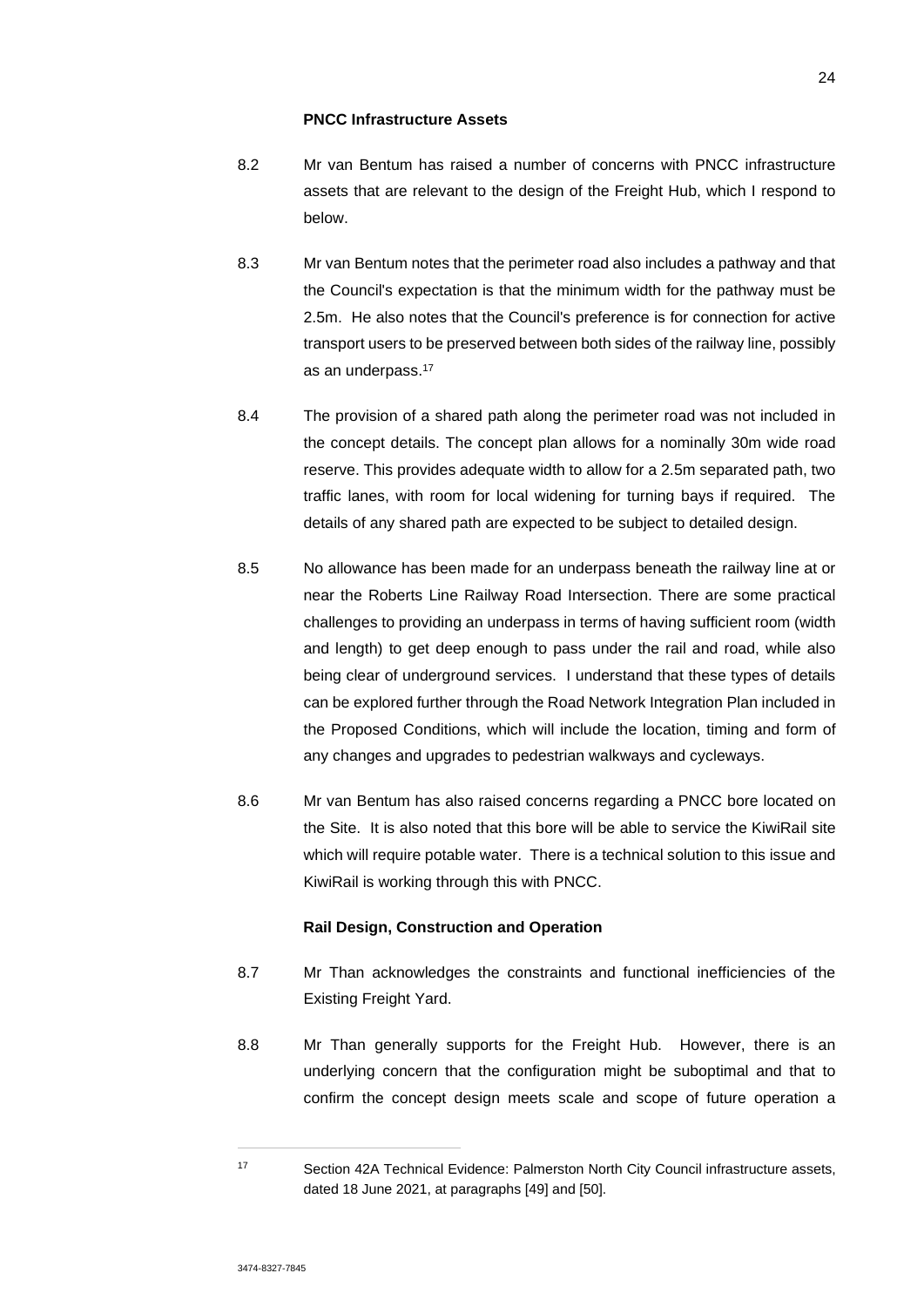detailed simulation should be undertaken. Mr Than has indicated the benefits that a simulation might bring to the project. It is my view that simulation will not materially change the basic size of the components or the footprint of the site and as such is not necessary at this stage of the process.

- 8.9 Together with operation staff I have tested layout changes to see the impact on operations. This includes the number and type of tracks provided for Stage 1, access to the arrival and departure yard from the North without the pull back, marshalling only from the south end, operation of the log yard, the addition of North and South crossovers. I consider that sufficient work has been done at this stage to test the design and layout of the Freight Hub without the need for simulations.
- 8.10 Mr Than has expressed concern that the concept design has not been put through a safety in design assessment in accordance with KiwiRail's own requirements. My understanding is that Safety In Design will become part of subsequent phases of work, starting with the development of the detailed design.

**Michael Skelton** 

**9 July 2021**